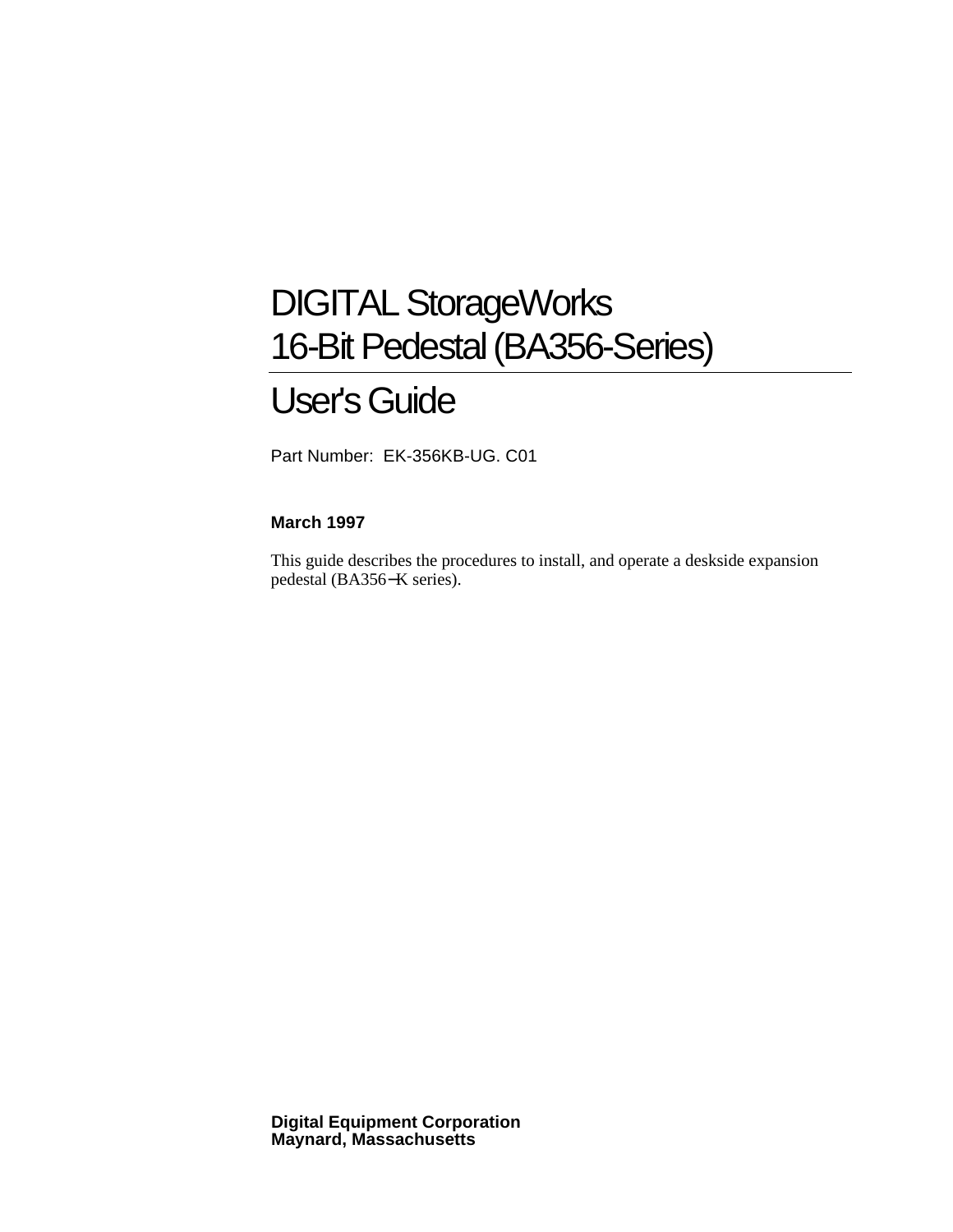#### **March 1997**

While DIGITAL believes the information included in this publication is correct as of the date of publication, it is subject to change without notice.

Digital Equipment Corporation makes no representations that the interconnection of its products in the manner described in this document will not infringe existing or future patent rights, nor do the descriptions contained in this document imply the granting of licenses to make, use, or sell equipment or software in accordance with the description.

#### **FCC ID: AO9–BA356**

#### $\blacksquare$   $\blacksquare$   $\blacksquare$   $\blacksquare$   $\blacksquare$   $\blacksquare$   $\blacksquare$   $\blacksquare$   $\blacksquare$   $\blacksquare$   $\blacksquare$   $\blacksquare$   $\blacksquare$   $\blacksquare$   $\blacksquare$   $\blacksquare$   $\blacksquare$   $\blacksquare$   $\blacksquare$   $\blacksquare$   $\blacksquare$   $\blacksquare$   $\blacksquare$   $\blacksquare$   $\blacksquare$   $\blacksquare$   $\blacksquare$   $\blacksquare$   $\blacksquare$   $\blacksquare$   $\blacksquare$   $\blacksquare$

This equipment has been tested and found to comply with the limits for a Class B digital device, pursuant to Part 15 of the FCC rules. These limits are designed to provide reasonable protection against harmful interference in a residential installation.

Any changes or modifications made to this equipment may void the users authority to operate this equipment.

This equipment generates, uses, and can radiate radio frequency energy and, if not installed and used in accordance with the instructions, may cause harmful interference to radio communications. However, there is no guarantee that interference will not occur in a particular installation. If this equipment does cause harmful interference to radio or television reception, which can be determined by turning the equipment off and on, the user is encouraged to try to correct the interference by one or more of the following measures:

- Reorient or relocate the receiving antenna.
- Increase the separation between the equipment and receiver.
- Connect the equipment into an outlet on a circuit different from that to which the receiver is connected.
- Consult the dealer or an experienced radio/TV technician for help.

© Digital Equipment Corporation 1995, 1997 All Rights Reserved. Printed in the United States of America.

The following are trademarks of Digital Equipment Corporation: CI, DEC, DIGITAL, Digital, DSA, DSSI, HSC, RZ, StorageWorks, VAX, and the DIGITAL logo.

The following are third-party trademarks: Adobe and PostScript are registered trademarks of Adobe Systems, Incorporated. Helvetica and Times are registered trademarks of Linotype Co. Hewlett-Packard is a registered trademark of Hewlett-Packard Company Sun Microsystems is a registered trademark of Sun Microsystems, Inc. Microsoft and MS-DOS are registered trademarks and Windows is a trademark of Microsoft Corporation. UNIX is a registered trademark of American Telegraph and Telephone Company.

\_\_\_\_\_\_\_\_\_\_\_\_\_\_\_\_\_\_\_\_\_\_\_\_\_\_\_\_\_\_\_\_\_\_\_\_\_\_\_\_\_\_\_\_\_\_\_\_\_\_\_\_\_\_\_\_\_\_\_\_\_\_\_\_\_\_\_\_

All other trademarks and registered trademarks are the property of their respective holders.

Word for Windows 6.0 is a trademark of Microsoft Corporation.

This document was produced using Word for Windows 6.0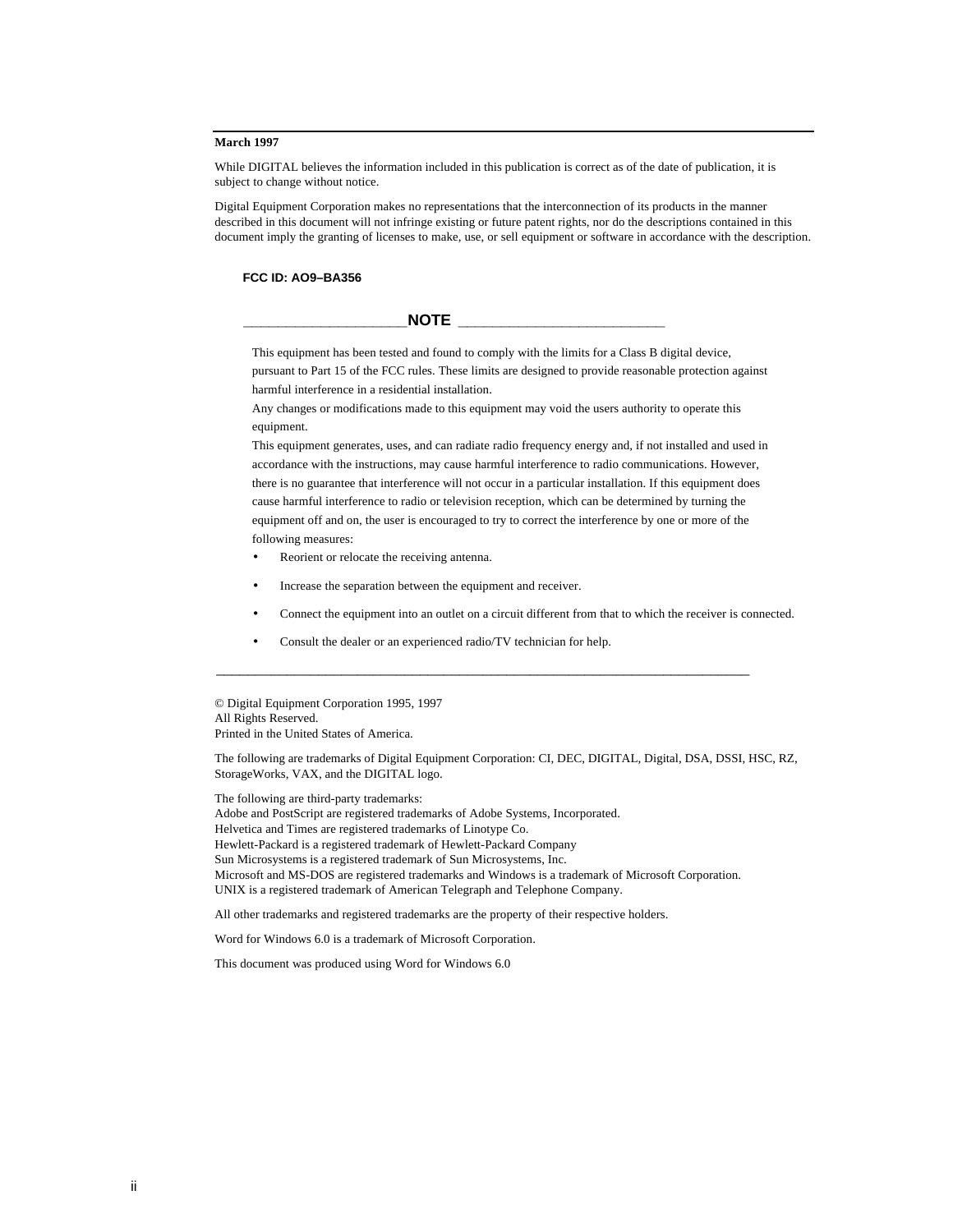## **Contents**

### Preface

### 1 Introducing the StorageWorks Pedestal

### 2 Installing a Pedestal

### 3 Operating a Pedestal

### Glossary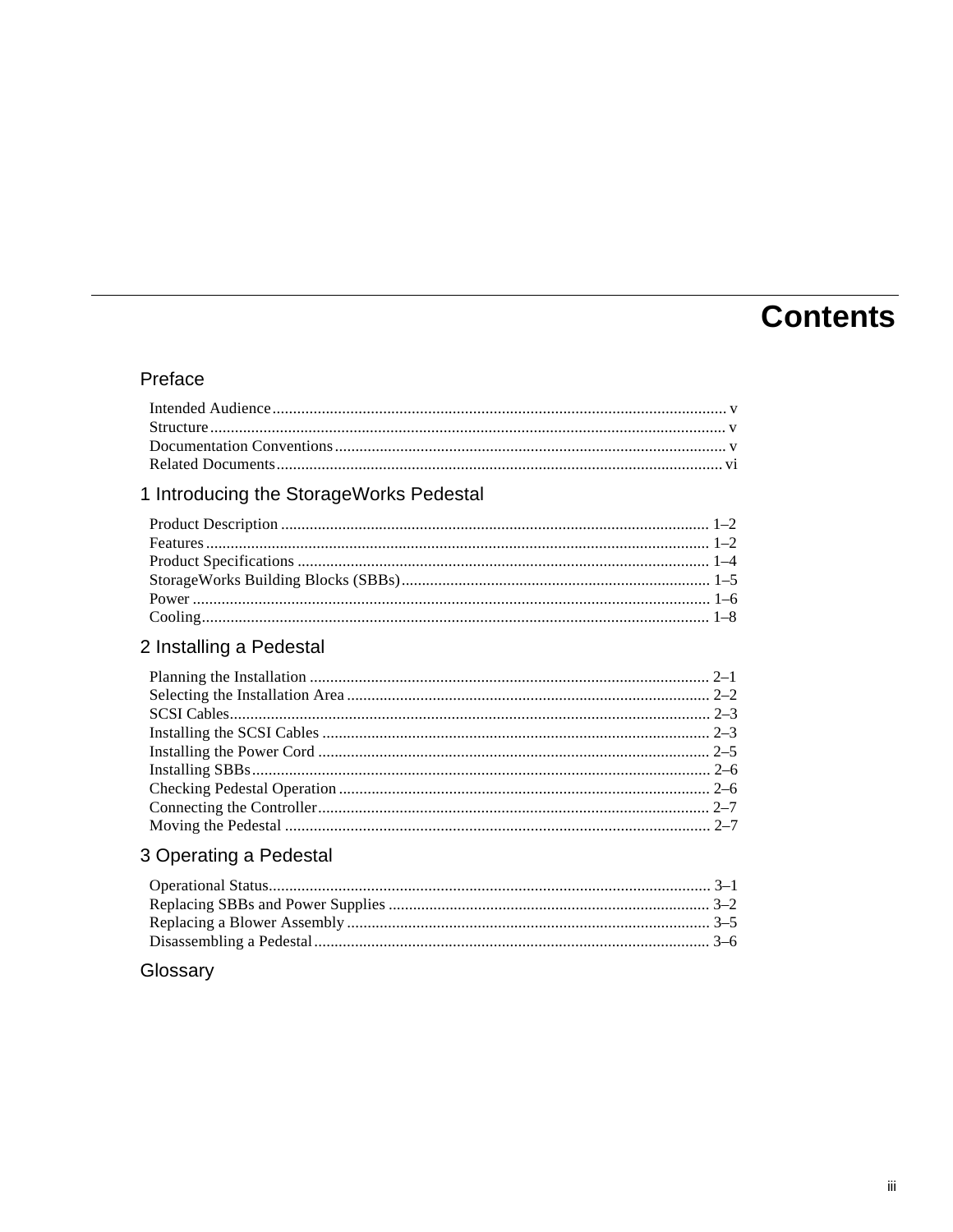## Figures

### **Tables**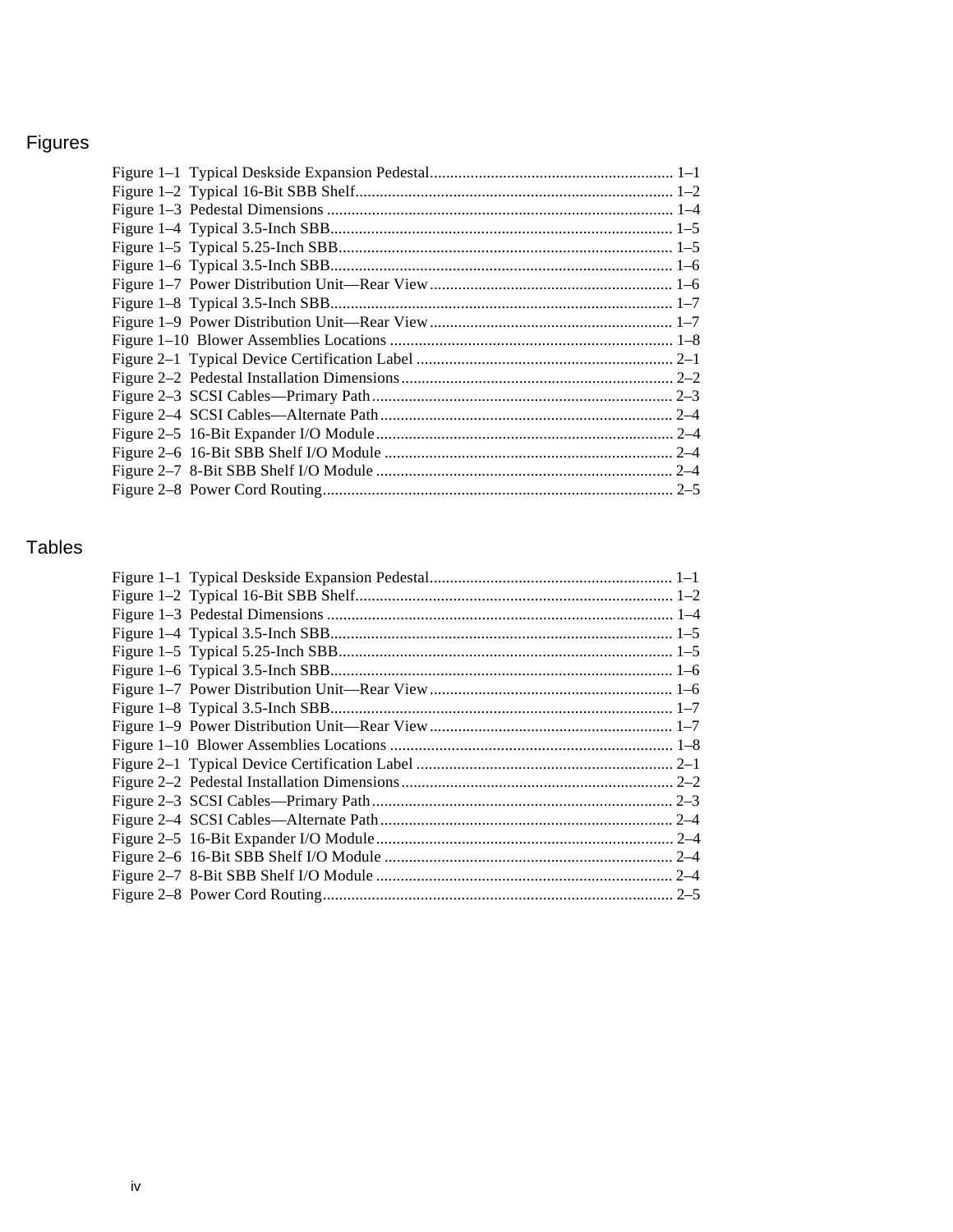## **Preface**

The *DIGITAL StorageWorks 16-Bit Pedestals (BA356–K Series) User's Guide* describes the BA356 pedestals and compatible StorageWorks™ components. This guide discusses some of the basic pedestal applications. The information in this document supplements, but does not replace, the information in the SBB shelf user's guides.

### **Intended Audience**

This document is for use by personnel responsible for designing, configuring, assembling, installing, and operating pedestals.

### **Structure**

The organization of this publication is as follows:

| Chapter 1 | An introduction to the pedestals that includes product description,<br>features, shelves, building blocks, power, blower assemblies, and<br>product specifications.               |
|-----------|-----------------------------------------------------------------------------------------------------------------------------------------------------------------------------------|
| Chapter 2 | Detailed procedures for installing a pedestal including planning the<br>installation, selecting and routing SCSI cables, pedestal power and<br>cooling, and testing the pedestal. |
| Chapter 3 | Procedures for determining pedestal and SBB operational status and<br>basic replacement procedures                                                                                |

### **Documentation Conventions**

The documentation conventions used in this publication are as follows:

| boldface type      | Boldface type indicates the first instance of terms being defined in the t<br>both.                                   |
|--------------------|-----------------------------------------------------------------------------------------------------------------------|
| <i>italic</i> type | Italic type indicates emphasis and complete guide titles.<br>Italic type in the glossary indicates a cross-reference. |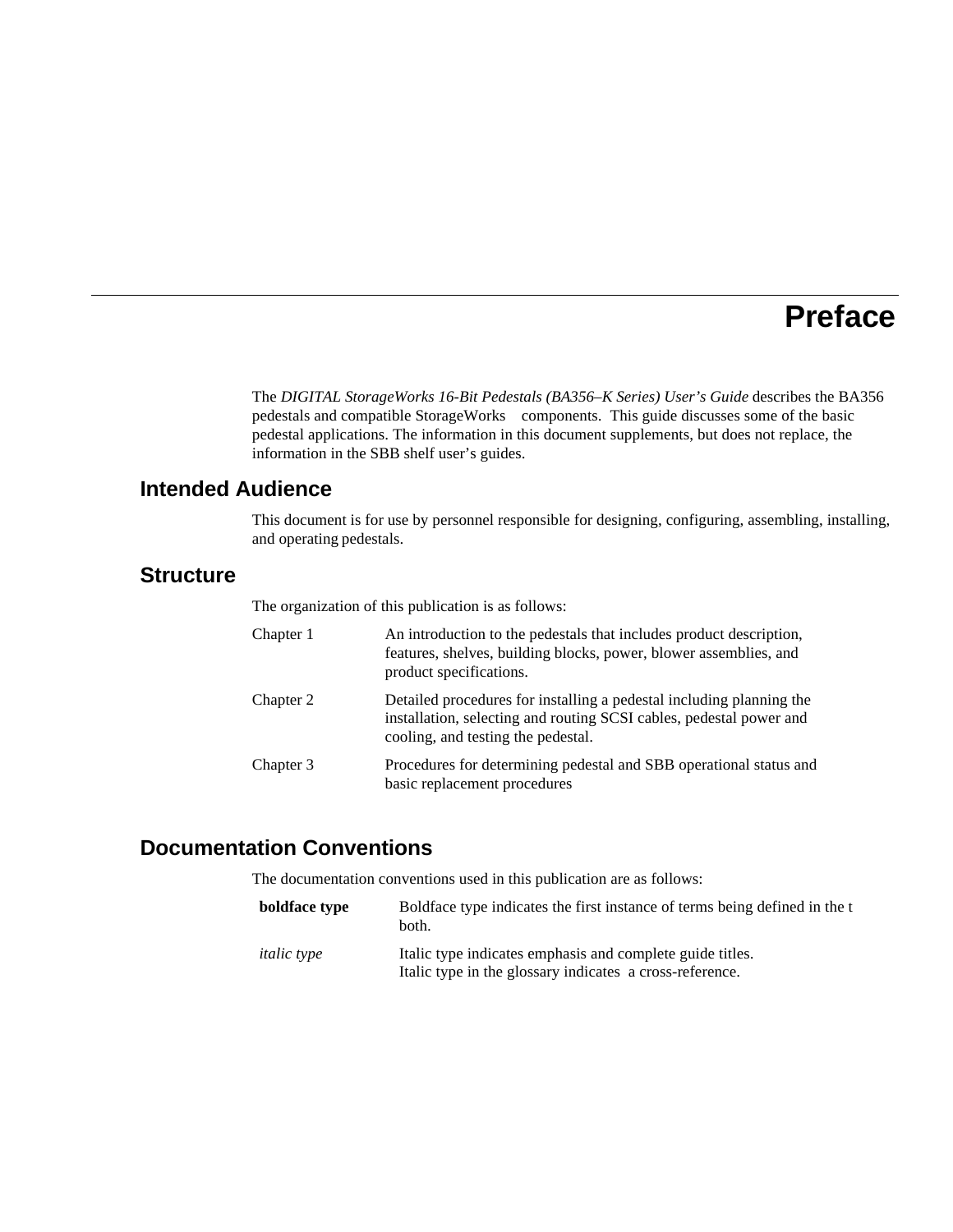### **Related Documents**

The following is a list of other StorageWorks user documents that are applicable to pedestals.

| <b>Document Title</b>                                           | <b>Order Number</b> |
|-----------------------------------------------------------------|---------------------|
| 16-Bit SBB User's Guide                                         | EK-SBB16-UG         |
| Storage Works Solutions BA356 16-Bit Shelf and SBB User's Guide | EK-BA356-UG         |
| StorageWorks Solutions SBB Shelf I/O Module User's Guide        | EK-SBBIO-UG         |
| StorageWorks Solutions SBB User's Guide (8-Bit)                 | EK-SBB35-UG         |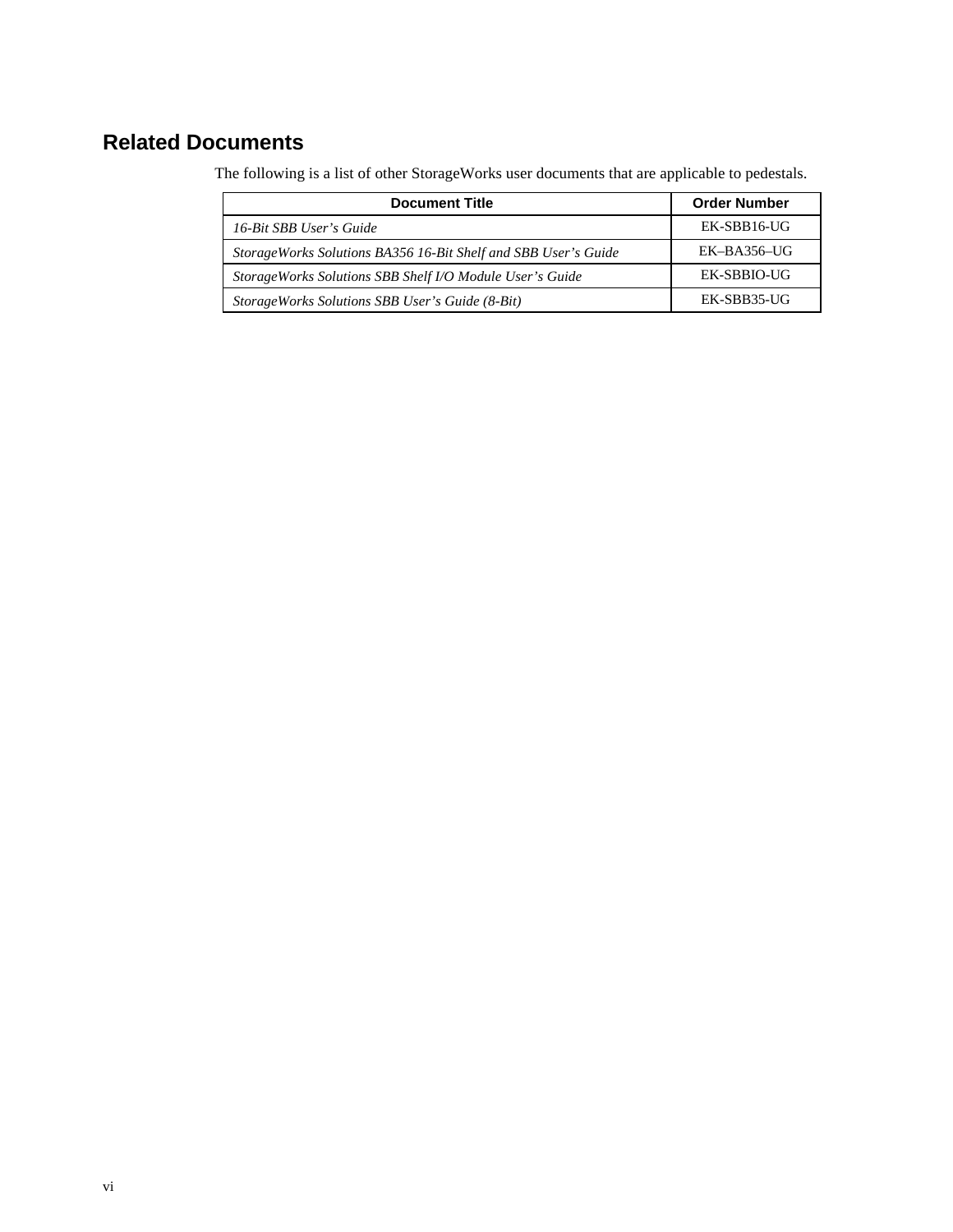# **1 Introducing the StorageWorks Pedestal**

This chapter is a general description of the StorageWorks™ BA356-series 16-bit pedestal. This description includes features, components, StorageWorks building blocks (SBBs), power, cooling, and specifications. Subsequent chapters describe installation and operation.



**Figure 1–1 Typical Deskside Expansion Pedestal**

CXO-4371A-MC

 $\overline{a}$ 

<sup>™</sup> Trademark of Digital Equipment Corporation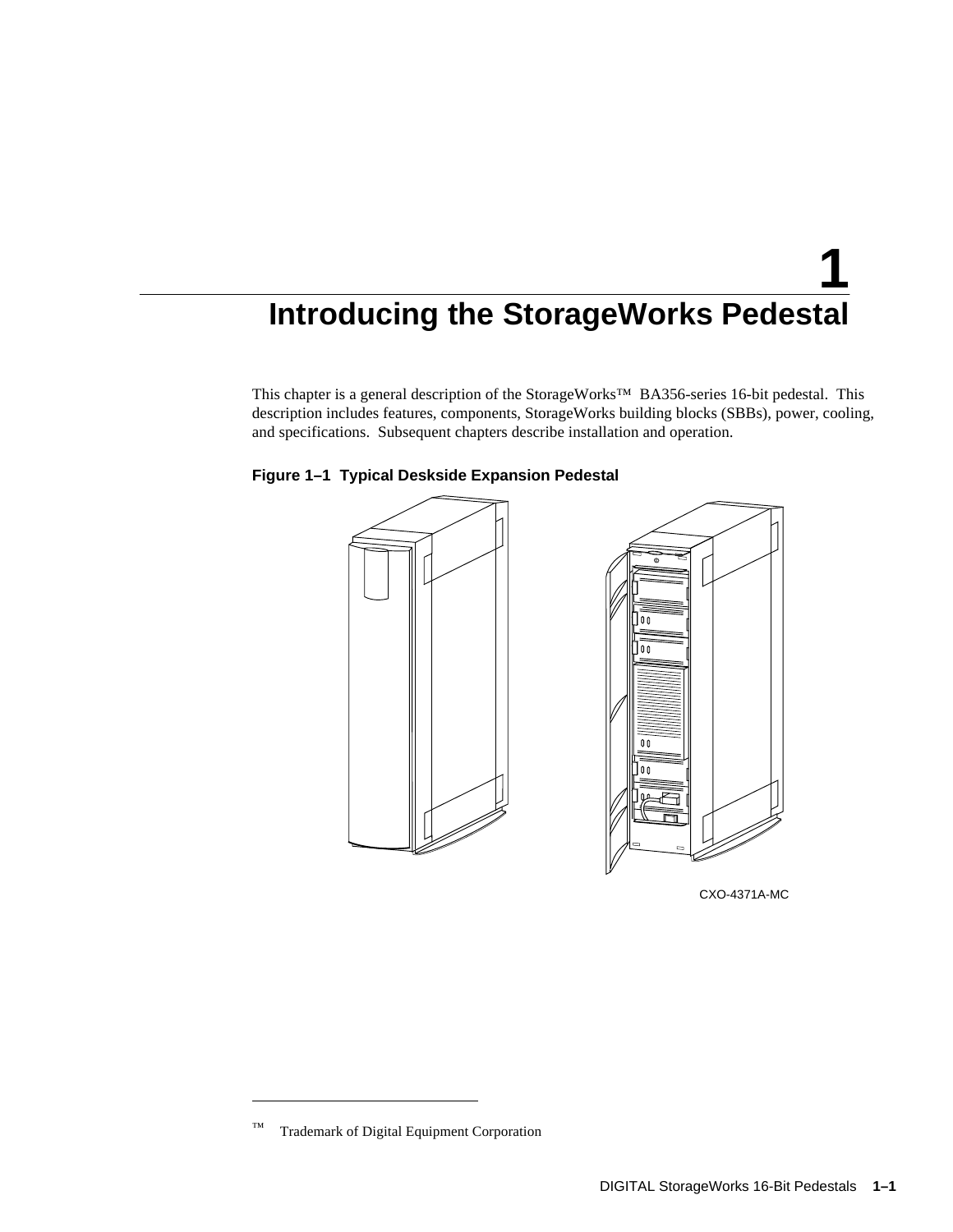### **Product Description**

The pedestal (see Figure 1–1) encloses a **StorageWorks building block shelf** (**SBB shelf**). This low-cost, mass storage solution enables you to design an extremely flexible storage array to meet both your current and future needs. The basic component of the deskside expansion pedestal is a 16 bit, single ended SCSI bus shelf (see Figure 1–2).





This shelf can accommodate either 3.5-inch or 5.25-inch StorageWorks building blocks (SBBs) in various combinations to create a storage array specifically suited to your needs. You have the option of using any StorageWorks compatible disk drive, tape drive, CD-ROM, or other SBB storage device. However, the SCSI bus controller capabilities and the pedestal physical limitations can restrict the number of SBBs, the SBB types, and the combination of SBB types you install in a pedestal or on a single SCSI bus.

The shelf capability determines the following:

- Possible SCSI bus configurations
- Maximum SCSI cable lengths
- Device address range

The 16-bit shelf has both CE-Mark and FCC Class B certification. The SBB FCC certification therefore determines the pedestal location. You can use an SBB with FCC Class B certification in a home environment. When you install Class A certified SBBs in pedestal you can only use the pedestal in a commercial environment.

**\_\_\_\_\_\_\_\_\_\_\_\_\_\_\_\_\_\_Caution \_\_\_\_\_\_\_\_\_\_\_\_\_\_\_\_\_\_\_\_\_\_\_**

There is no provision for installing a **controller shelf** in a pedestal. DIGITAL neither supports nor recommends such a configuration.

\_\_\_\_\_\_\_\_\_\_\_\_\_\_\_\_\_\_\_\_\_\_\_\_\_\_\_\_\_\_\_\_\_\_\_\_\_\_\_\_\_\_\_\_\_\_\_\_\_\_\_\_\_\_\_\_\_\_\_\_\_\_\_\_\_\_\_\_

#### **Features**

All StorageWorks pedestals have the following features:

- Locking front and rear bezels that prevent unauthorized removal of SBBs.
- Flexibility to design a **storage array subsystem** that meets your specific needs.
- An ac distribution unit with switch-controlled ac outputs.
- You can connect, or "daisy-chain," the ac power from one pedestal to another.

The shelf and SBB features include the following: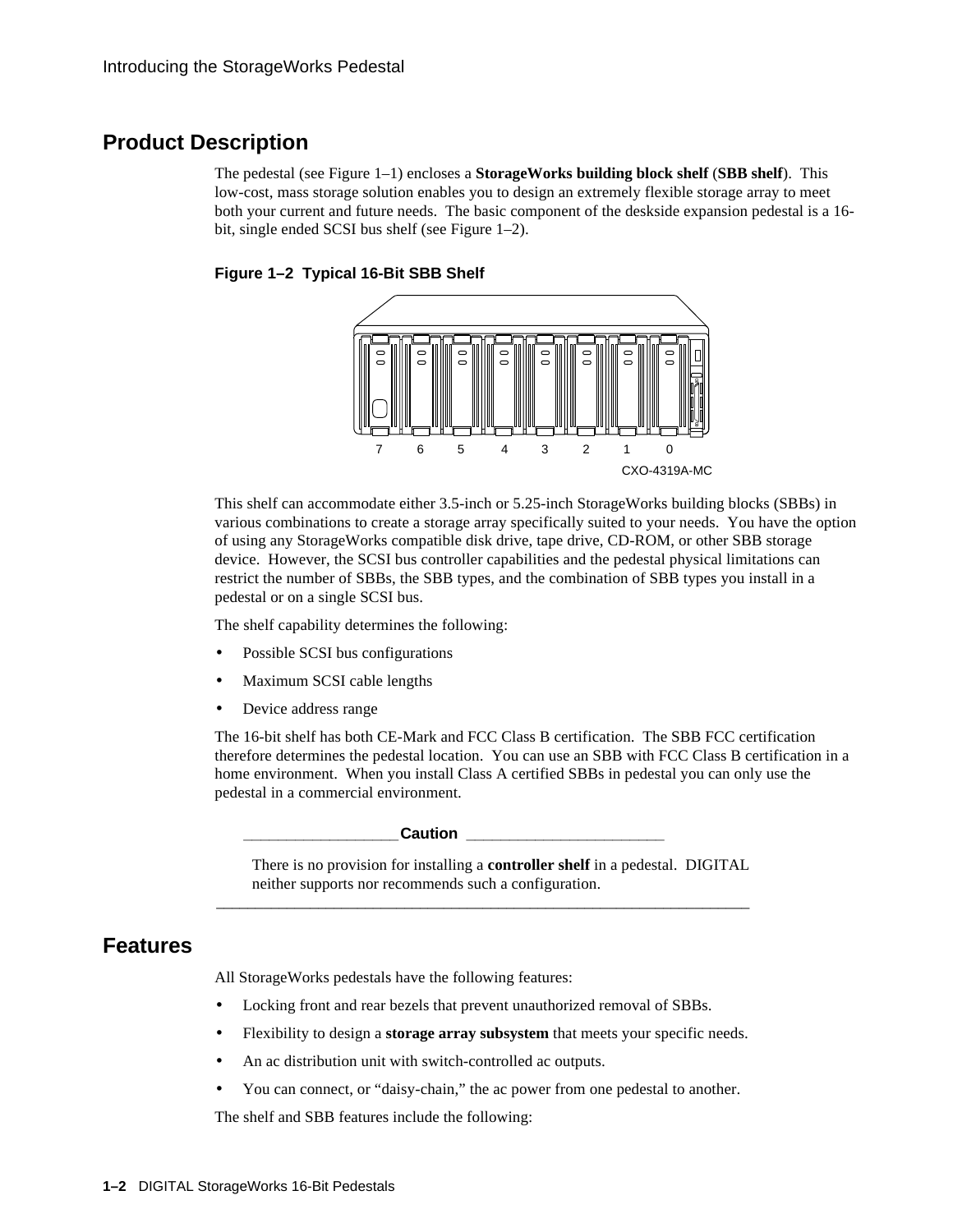- You can mix 3.5-inch and 5.25-inch SBBs in a single pedestal.
- You can install a second shelf power supply, the **redundant power** option.
- Redundant blower assemblies, either one of which can cool the pedestal should the other blower fail.
- You can "daisy-chain" the ac power to multiple pedestals.
- The power supply SBBs provide a visual display of shelf status (power, cooling).
- The device SBB LEDs provide a visual display of storage device status (operation, fault).

Table 1–1 is a synopsis of the basic features of the 16-bit pedestal.

**Table 1–1 16-But SBB Shelf Features**

| <b>Feature</b>                           | <b>Description</b>                                                         |  |  |  |
|------------------------------------------|----------------------------------------------------------------------------|--|--|--|
| <b>SCSI Buses Supported</b>              | 8-Bit Single Ended<br>16-Bit, Single Ended                                 |  |  |  |
| Device Address                           | $0 - 15$                                                                   |  |  |  |
| SCSI Cable I/O Module<br>Connectors      | Two 16-bit shelf expander I/O module 68-pin, high-density<br>(VHDCI)       |  |  |  |
|                                          | Two 16-bit shelf I/O module 68-pin, high-density (SCSI "P")                |  |  |  |
|                                          | Two 8-bit shelf I/O module 50-pin, high-density (SCSI "A")                 |  |  |  |
| <b>SCSI Bus Configurations</b>           | Single Bus                                                                 |  |  |  |
|                                          | <b>Split Bus</b>                                                           |  |  |  |
| <b>SCSI Bus Configuration</b>            | Terminator Board (BA35X-ME)                                                |  |  |  |
| Control                                  | Jumper Board (BA35X-MF)                                                    |  |  |  |
|                                          | 16-Bit SBB Shelf Expander I/O Module, Single Ended<br>(BA35X-FA, BA35X-FB) |  |  |  |
|                                          | 16-Bit SBB Shelf I/O Module (BA35X-MH)                                     |  |  |  |
|                                          | 8-Bit SBB Shelf 1/O Module (BA35X-MG)                                      |  |  |  |
| <b>Supported Storage Devices</b>         | 3.5-Inch SBB                                                               |  |  |  |
|                                          | 5.25-Inch SBB                                                              |  |  |  |
| <b>Supported Shelf Power</b><br>Supplies | ac input                                                                   |  |  |  |
| <b>Blower Assemblies</b>                 | Dual Speed (BA35X-MD)                                                      |  |  |  |

#### Note\_

The pedestal does not support either dc power supplies or 5.25-inch tape drives with a loader.

\_\_\_\_\_\_\_\_\_\_\_\_\_\_\_\_\_\_\_\_\_\_\_\_\_\_\_\_\_\_\_\_\_\_\_\_\_\_\_\_\_\_\_\_\_\_\_\_\_\_\_\_\_\_\_\_\_\_\_\_\_\_\_\_\_\_\_\_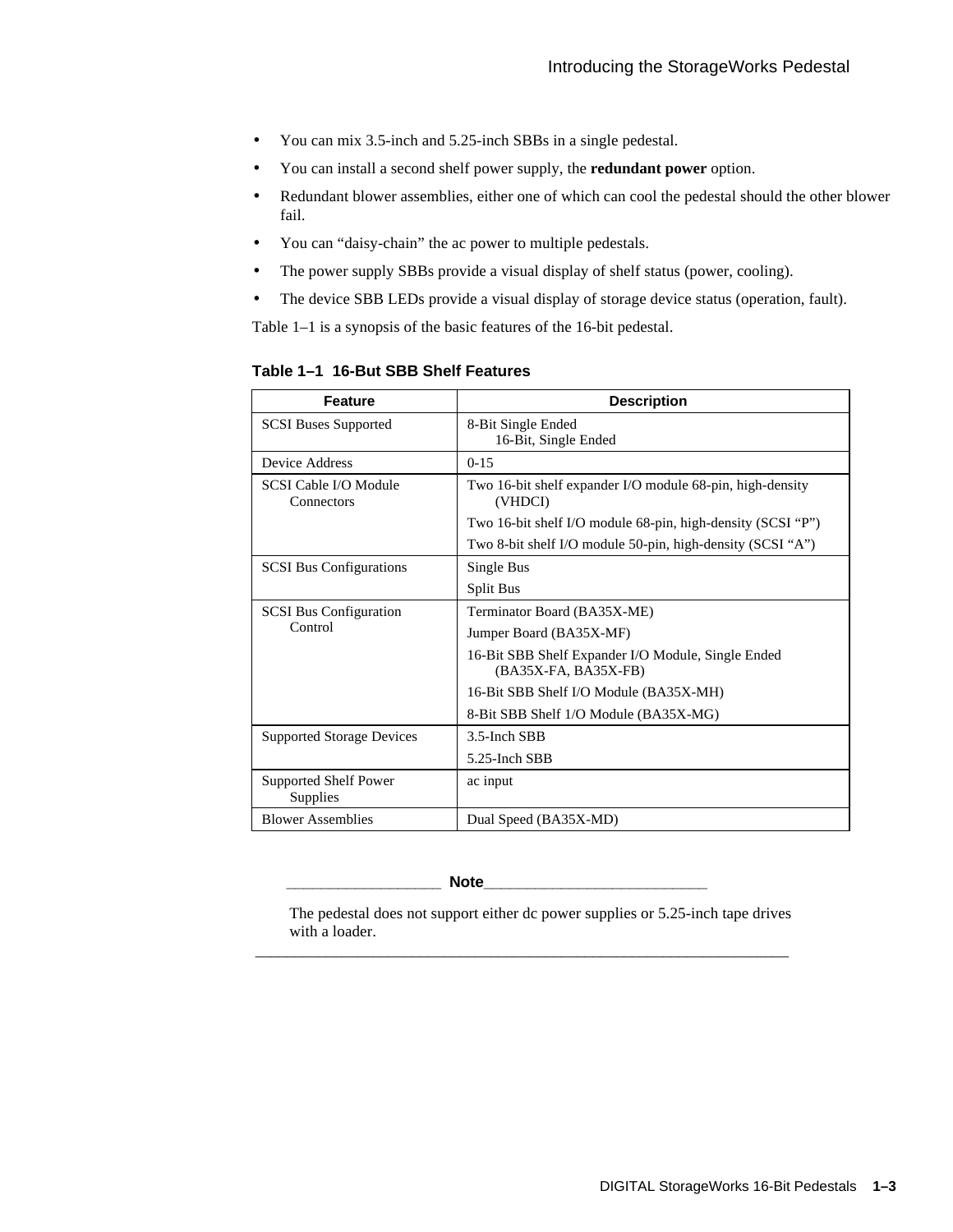### **Product Specifications**

Figure 1–3 and Table 1–2 show the basic pedestal specifications.

### **Figure 1–3 Pedestal Dimensions**



**Table 1–2 Typical Pedestal Specifications**

| <b>Dimension</b>                                                          | <b>Metric</b>                               | <b>English</b> |  |  |  |  |
|---------------------------------------------------------------------------|---------------------------------------------|----------------|--|--|--|--|
| <b>Dimensions (Without Service Areas)</b>                                 |                                             |                |  |  |  |  |
| Height                                                                    | 0.6 <sub>m</sub>                            | $2 \text{ ft}$ |  |  |  |  |
| Width                                                                     | 0.3 <sub>m</sub>                            | 1 ft           |  |  |  |  |
| Depth                                                                     | 0.4 <sub>m</sub>                            | $1.3$ ft       |  |  |  |  |
| Weight (No SBBs)                                                          | $17 \text{ kg}$                             | 37 lb          |  |  |  |  |
| Door Clearance (Front and Rear)                                           | 0.3 <sub>m</sub>                            | 1 ft           |  |  |  |  |
| Ventilation (Front and Rear)                                              | 0.3 <sub>m</sub>                            | 1 ft           |  |  |  |  |
|                                                                           | <b>Dimensions (Including Service Areas)</b> |                |  |  |  |  |
| Height                                                                    | 1 <sub>m</sub>                              | 3.3 ft         |  |  |  |  |
| Width                                                                     | 0.8 <sub>m</sub>                            | $2.5$ ft       |  |  |  |  |
| Depth                                                                     | 1.9 <sub>m</sub>                            | $6.3$ ft       |  |  |  |  |
| Power-150 W Power Supply                                                  |                                             |                |  |  |  |  |
| $+5$ V dc @ 8.4 A<br><b>Nominal Output Voltages</b><br>$+12$ V dc @ 9.0 A |                                             |                |  |  |  |  |
| Disk spinup interval<br>4 second (minimum)                                |                                             |                |  |  |  |  |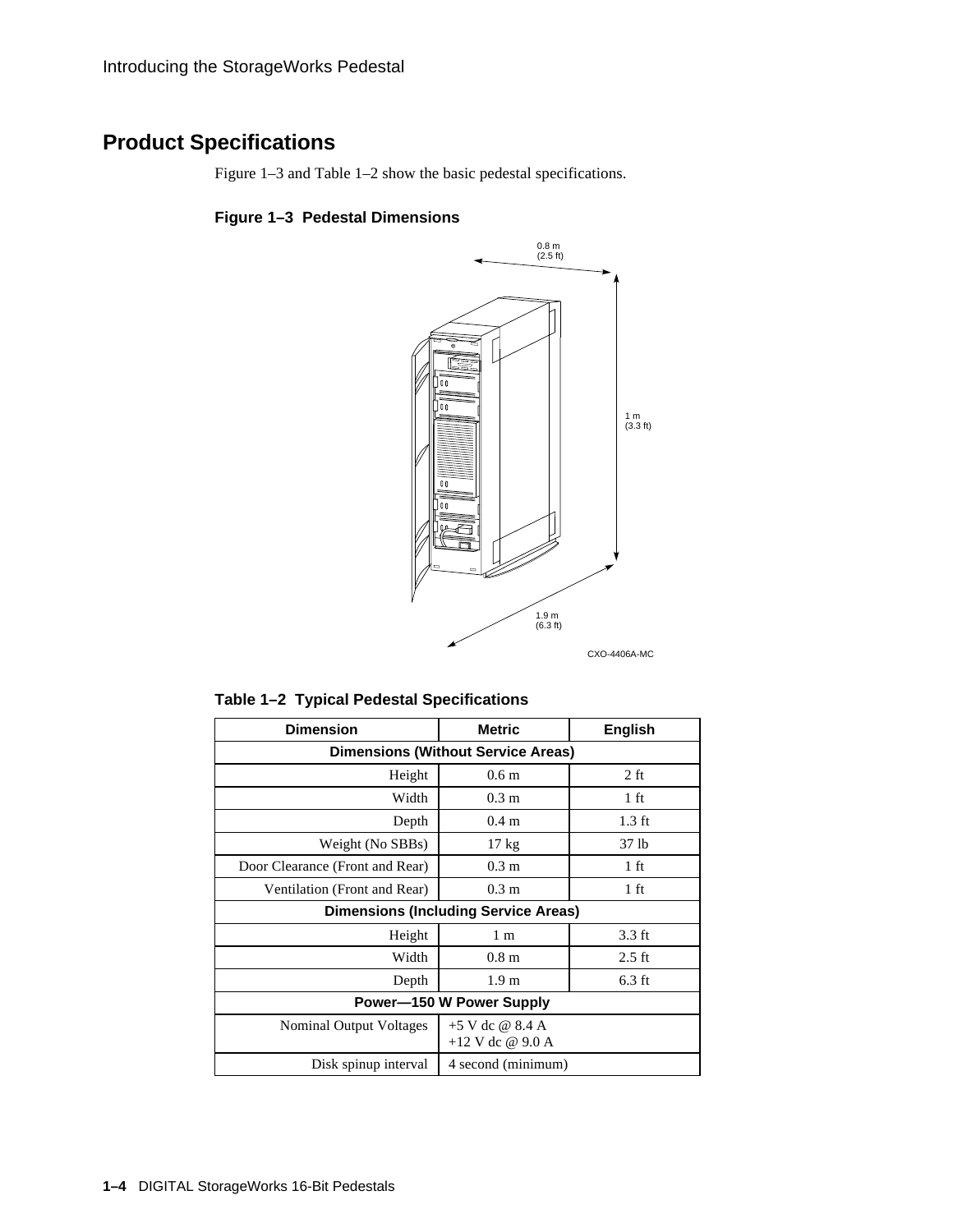### **StorageWorks Building Blocks (SBBs)**

The following factors determine the compatible storage devices:

- The *individual SBBs* that the SCSI controller supports (see the controller release notes).
- The *combinations* of SBBs on the same SCSI bus that the SCSI controller supports (see the controller release notes).
- You cannot install tape storage devices with a loader (for example, the TLZ7L–VA cartridge tape drive) in a pedestal.



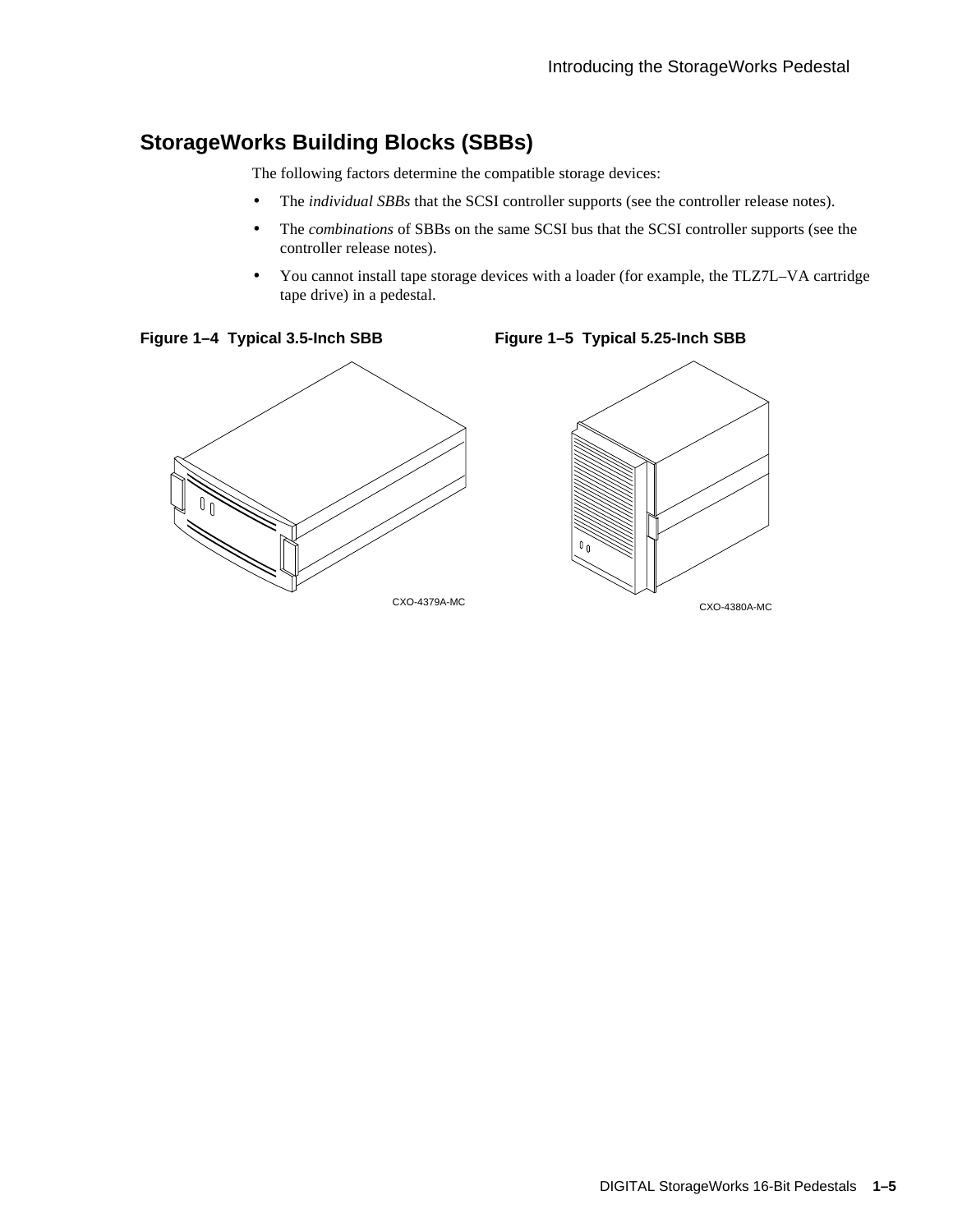### **Power**

The power distribution unit distributes ac power to shelf SBB power supplies and other pedestals. The ac distribution unit has the following features:

- Universal ac input (100–240 V ac, 50–60 Hz)
- Switch controlled ac outputs
	- Two 2.0 amp shelf power cords (see Figure 1–8)
	- One 4.0 amp power cord for second pedestal (see Figure 1–9)
- User-selected, country-specific power cords (see Table 1–3)

#### **Figure 1–6 Typical 3.5-Inch SBB**

#### **Figure 1–7 Power Distribution Unit—Rear View**



For proper operation of a pedestal, you must have either one of the recommended country-specific power cords listed in Table 1–3 or an equivalent.

\_\_\_\_\_\_\_\_\_\_\_\_\_\_\_\_\_\_\_\_\_\_\_\_\_\_\_\_\_\_\_\_\_\_\_\_\_\_\_\_\_\_\_\_\_\_\_\_\_\_\_\_\_\_\_\_\_\_\_\_\_\_\_\_\_\_\_\_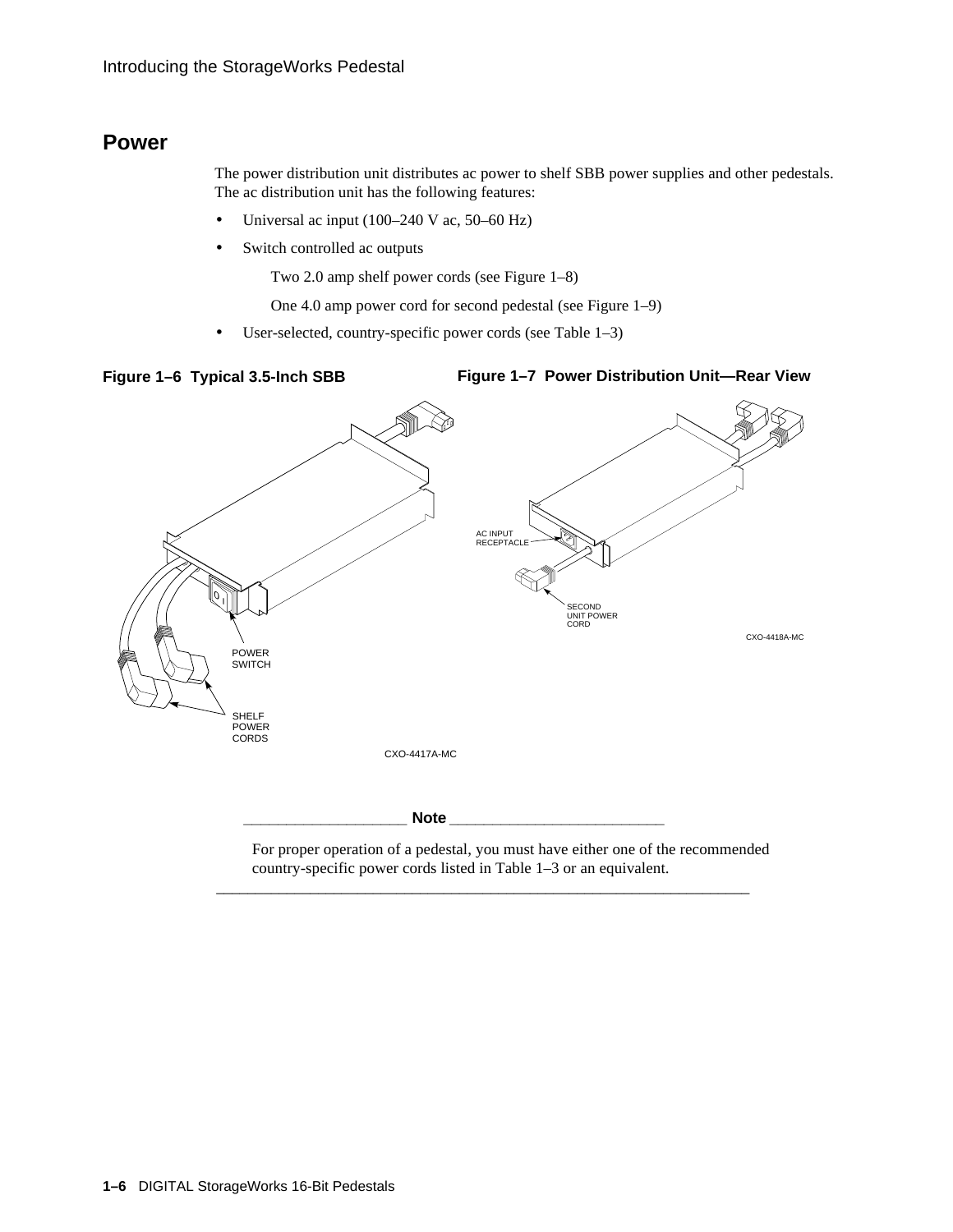| Country               | V ac | A  | <b>Connector Type</b> | <b>Plug Type</b> | M   | <b>Ft</b> | Part No.        |
|-----------------------|------|----|-----------------------|------------------|-----|-----------|-----------------|
| Australia             | 250  | 10 | IEC 320 C13, C14      | AS3112-1981      | 2.5 | 8.2       | <b>BN19H-2E</b> |
| <b>Central Europe</b> | 250  | 10 | IEC 320 C13, C14      | CEE 7/7 (Schuko) | 2.5 | 8.2       | <b>BN19C-2E</b> |
| Denmark               | 250  | 10 | IEC 320 C13, C14      | Afsnit 107       | 2.5 | 8.2       | <b>BN19K-2E</b> |
| India                 | 250  | 10 | IEC 320 C13, C14      | <b>BS</b> 546    | 2.5 | 8.2       | <b>BN19S-2E</b> |
| Ireland               | 250  | 10 | IEC 320 C13, C14      | <b>BS</b> 1363   | 2.5 | 8.2       | <b>BN19A-2E</b> |
| Israel                | 250  | 10 | IEC 320 C13, C14      | SI 32            | 2.5 | 8.2       | <b>BN18L-2E</b> |
| Italy                 | 250  | 10 | IEC 320 C13, C14      | CEI 213-16/VII   | 2.5 | 8.2       | <b>BN19M-2E</b> |
| Japan                 | 125  | 15 | IEC 320 C13, C14      | <b>NEMA 5-15</b> | 3.0 | 9.8       | <b>BN27S-03</b> |
| New Zealand           | 250  | 10 | IEC 320 C13, C14      | AS3112-1981      | 2.5 | 8.2       | <b>BN19H-2E</b> |
| South Africa          | 250  | 10 | IEC 320 C13, C14      | <b>BS</b> 546    | 2.5 | 8.2       | <b>BN19S-2E</b> |
| Switzerland           | 250  | 10 | IEC 320 C13, C14      | <b>SEV 1011</b>  | 2.5 | 8.2       | E0-BN19H-2E     |
| United Kingdom        | 250  | 10 | IEC 320 C13, C14      | <b>BS</b> 1363   | 2.5 | 8.2       | <b>BN19A-2E</b> |
| <b>United States</b>  | 125  | 15 | IEC 320 C13, C14      | <b>NEMA 5-15</b> | 3.0 | 9.8       | <b>BN27S-03</b> |

**Table 1–3 Recommended Country-Specific AC Power Cords**



**Figure 1–9 Power Distribution Unit—Rear View**

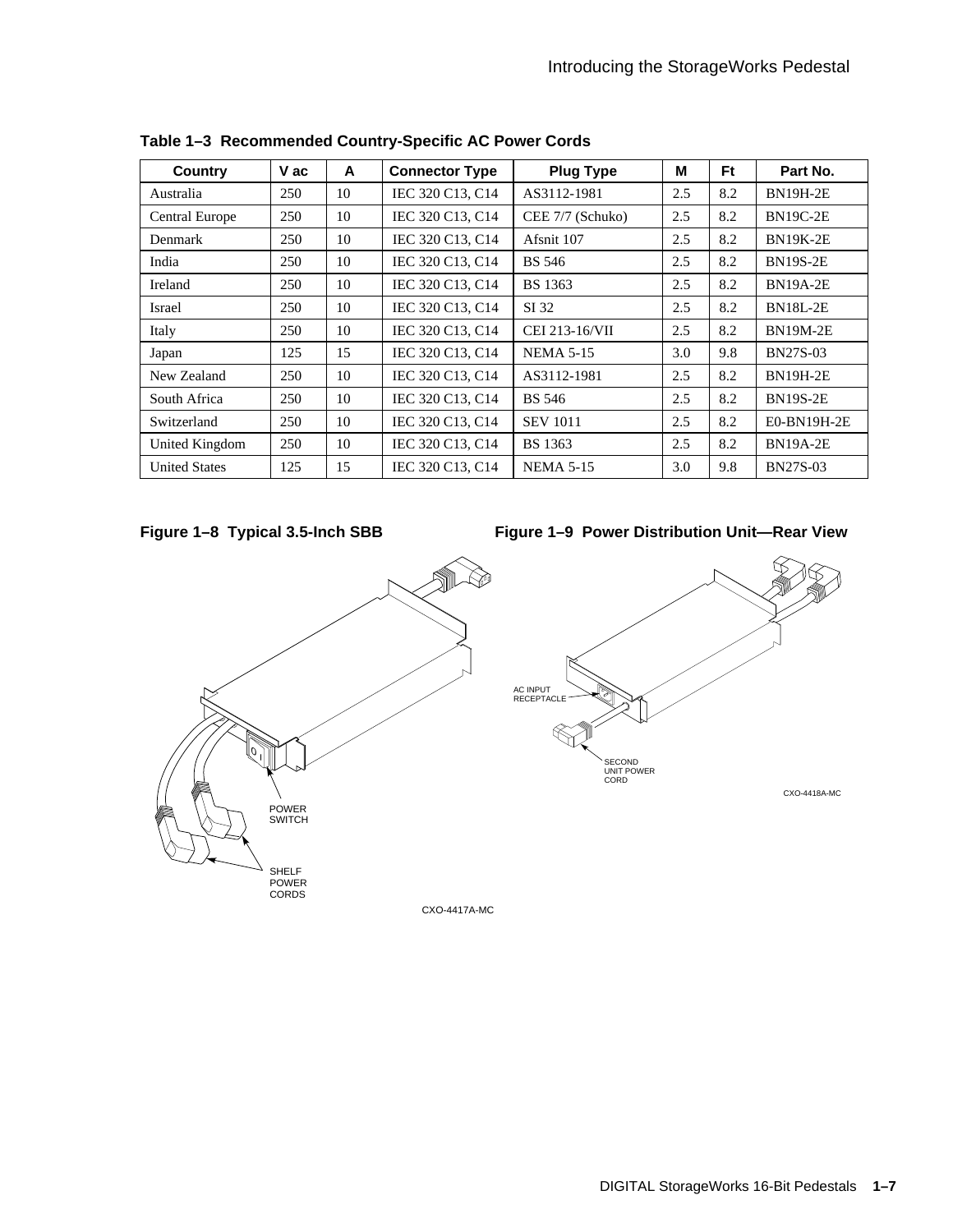### **Cooling**

The two dual speed, 7200 RPM blower assemblies on the back of the SBB shelves cool the pedestal by moving air from the front of the pedestal, through the SBBs and the shelf, and out the rear. The air flow control baffles in the base and in the top prevents the exhaust air from circulating within the pedestal. DIGITAL recommends you replace a defective blower immediately, even though one blower provides enough air flow to keep the devices operating.

A safety screw and two "press-to-release" mounting tabs secure each blower assembly to the shelf.

#### **Figure 1–10 Blower Assemblies Locations**

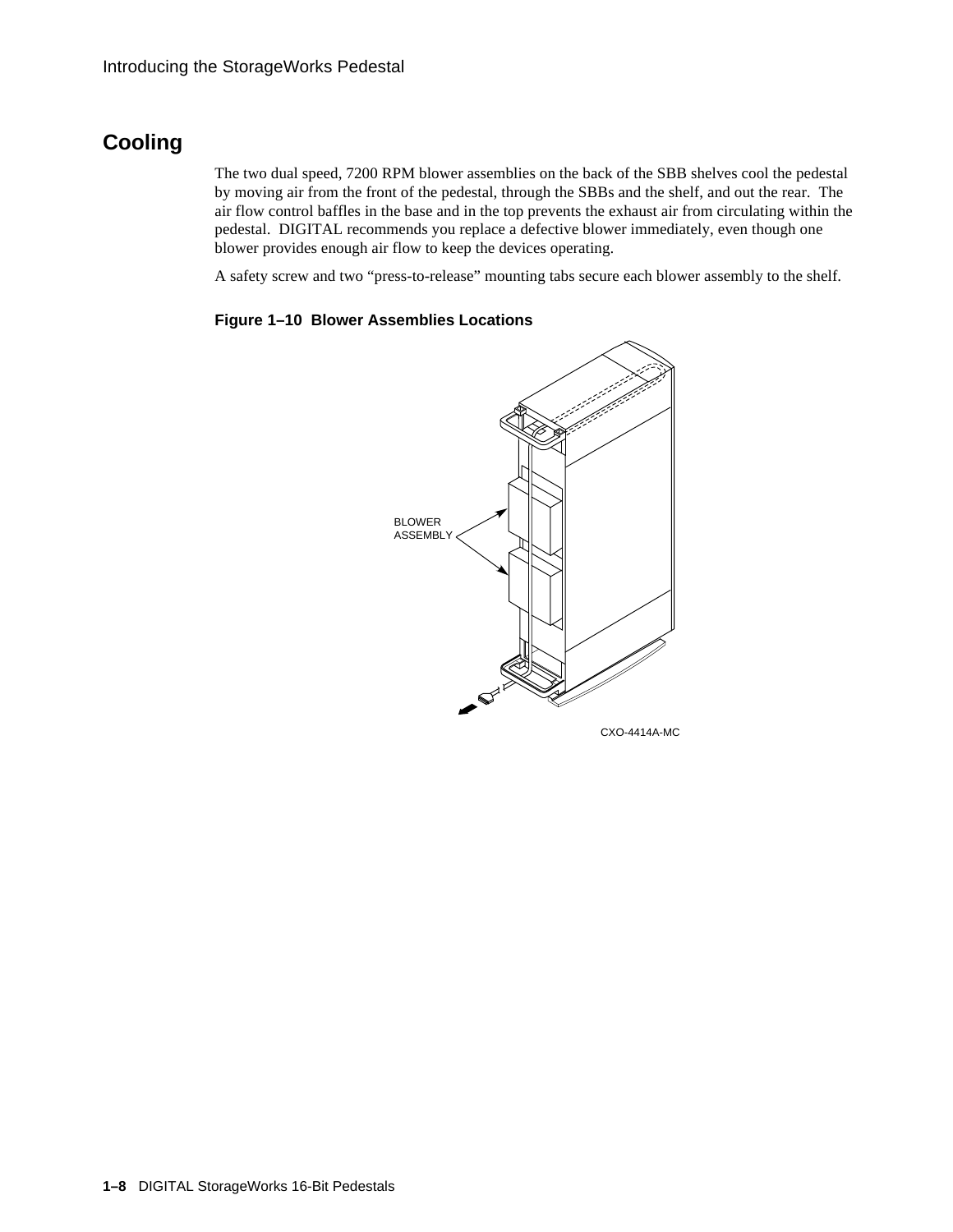## **2 Installing a Pedestal**

This chapter describes the procedures for installing a pedestal. Subjects include planning the installation; initial installation procedures; storage device security; replacing storage devices; testing the pedestal; connecting the SCSI cables; and connecting the power cables.

### **Planning the Installation**

Planning the installation involves the following processes:

- Determining the approved installation environment (commercial or home)
- Selecting an area that provides sufficient space
- Considering the SCSI bus restrictions

The location of the pedestal depends upon the SBBs used. The pedestal and shelves are Class B devices, and can be installed in a home environment. However, installing a Class A certified device, such as an RRD45-VA CD-ROM restricts installation to a commercial or office environment. The device certification label (see Figure 2–1) lists the device certification.

#### **Figure 2–1 Typical Device Certification Label**



CXO-5000A-PH

- All SBBs meet FCC Class A standards for use in a commercial environment.
- You can install FCC Class B SBBs in a home environment.
- Use in a home environment requires that *all SBBs* be FCC Class B certified.

The user is responsible for installing the pedestal in the approved environment.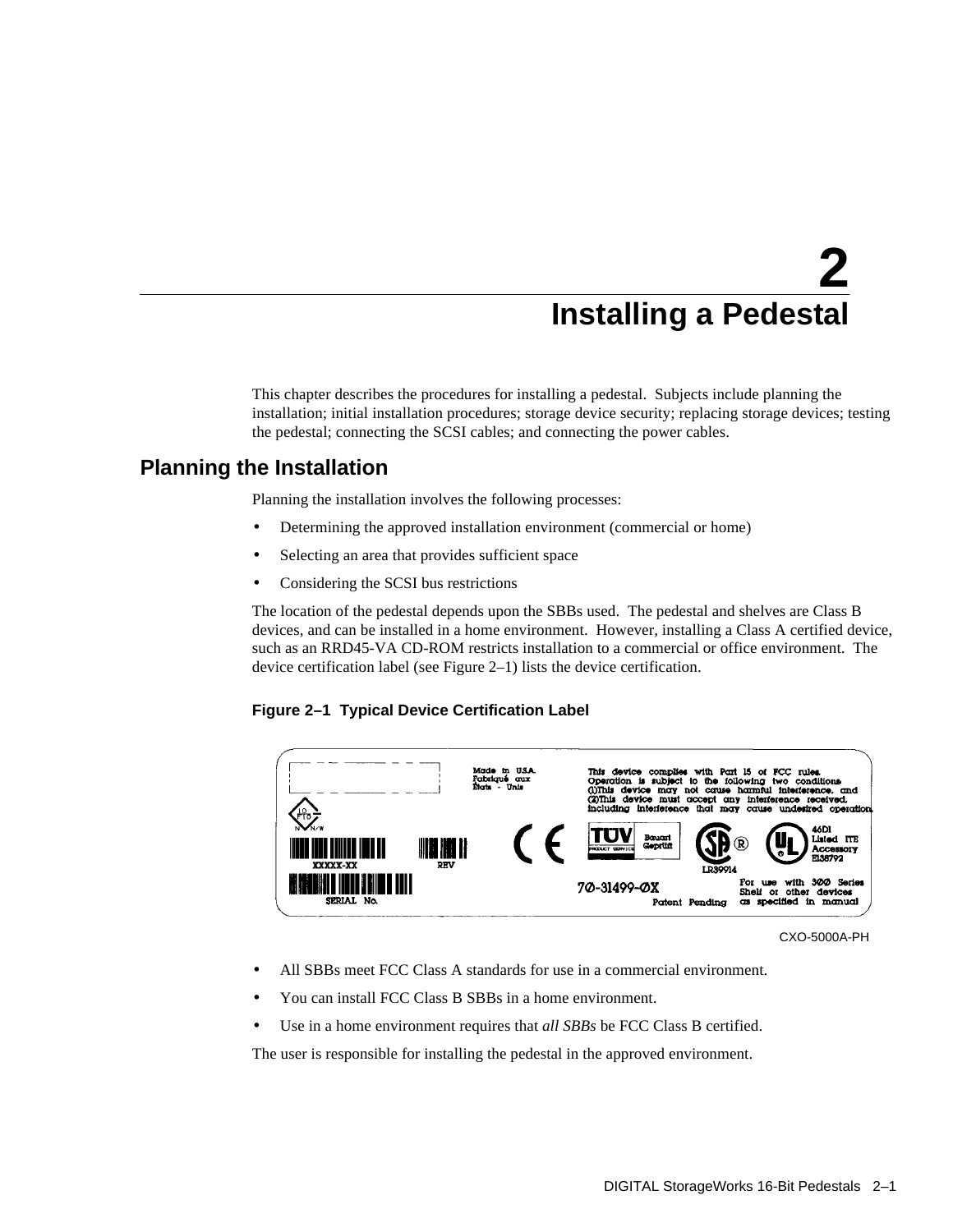### **Selecting the Installation Area**

As shown in Figure 2–2, the pedestal requires an area:

- $1.9 \text{ m}$  (6.3 ft) deep
- $\bullet$  0.8 m (2.5 ft) wide
- $\bullet$  1 m (3.3 ft) high

#### **Figure 2–2 Pedestal Installation Dimensions**



In addition to the space requirements, you should also consider the following factors:

- The locations of SCSI controller or host.
- The maximum bus length.
- The length of the SCSI bus cable.
- The routing of the SCSI bus cable.
- The location of the ac power source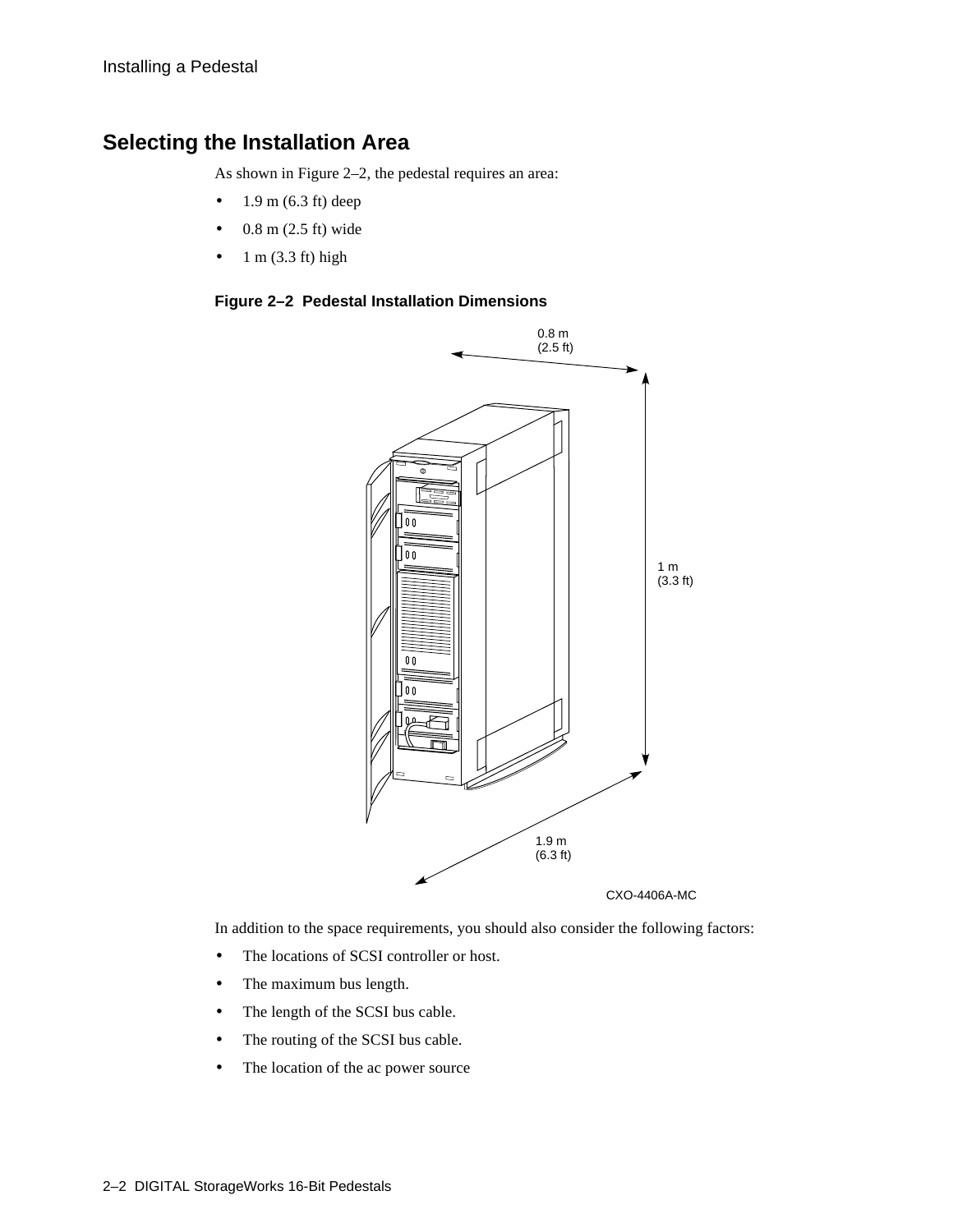### **SCSI Cables**

Selecting a SCSI cable requires you to:

- Determine the maximum cable length based upon the:
	- Bus type (single ended or differential)
	- bus speed
- Shelf connectors

Refer to the following publications for detailed information about the SCSI buses and cables.

- *StorageWorks Solutions BA356–SB 16-Bit Shelf and SBB User's Guide*
- *StorageWorks Solutions Shelf and SBB User's Guide* (8-bit shelves)

Once you have selected the cable you must determine the best path for the cable from the controller to the pedestal. In some cases it may be necessary to relocate the pedestal.

```
\textbf{Note}
```
Remember that as much as 1 m (3 ft) of the SCSI cable can be within the pedestal. \_\_\_\_\_\_\_\_\_\_\_\_\_\_\_\_\_\_\_\_\_\_\_\_\_\_\_\_\_\_\_\_\_\_\_\_\_\_\_\_\_\_\_\_\_\_\_\_\_\_\_\_\_\_\_\_\_\_\_\_\_\_\_\_\_\_\_\_

### **Installing the SCSI Cables**

The SCSI cables connect to the SBB shelf I/O module connectors. You can install the cable either through the rear of the pedestal (the primary path, see Figure 2–3) or through the side of the bezel (the alternate path, see Figure 2–4). The cable path you use depends on the SCSI bus cable length. The primary path is longer and requires you to insert the cables into the air flow baffle in the top.



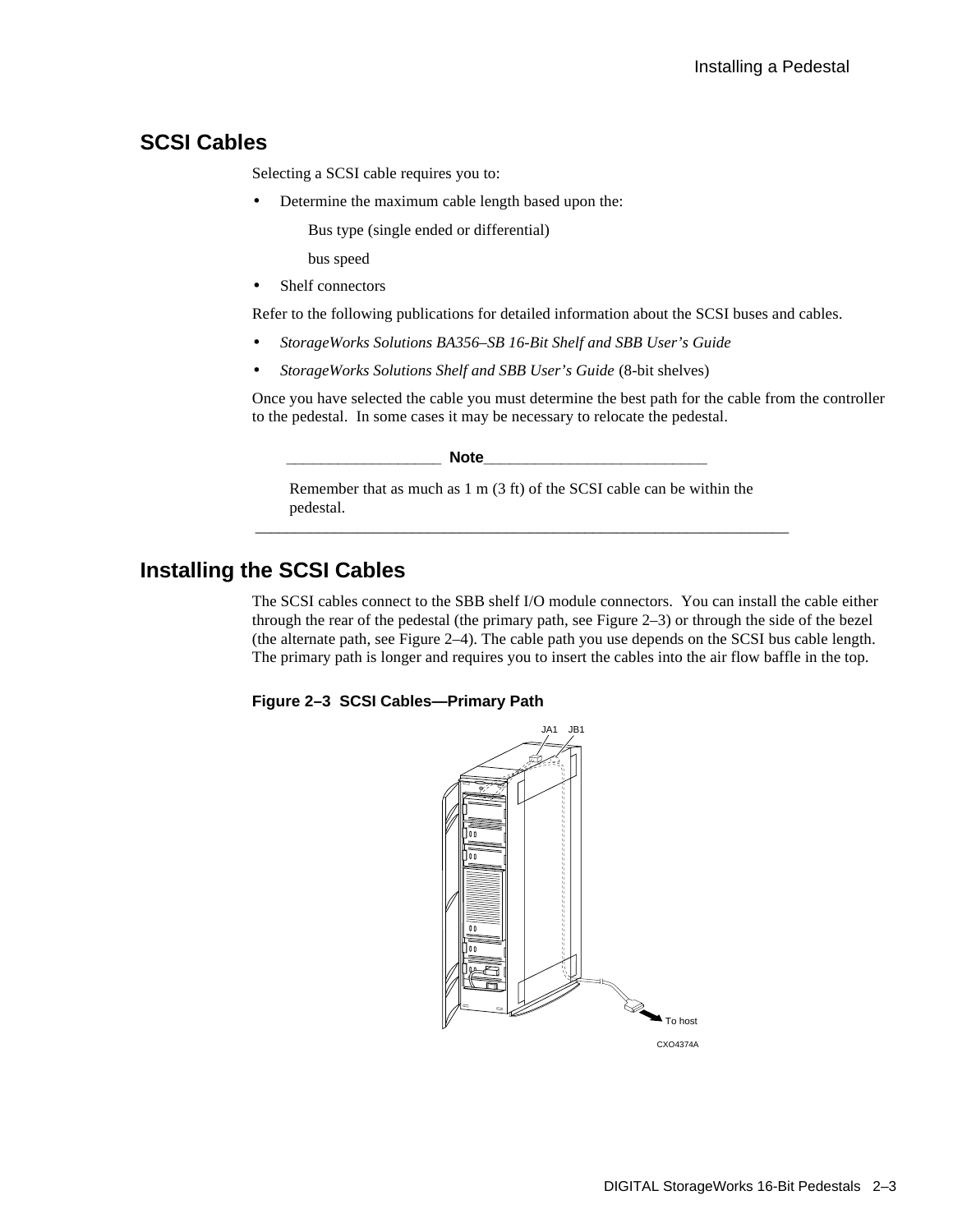The alternate path is approximately 1 m (3.3 ft) shorter. To use it, remove one of the bezel clips from the top of the front bezel.





The SCSI cables attach to one the I/O shown in Figure 2–5, Figure 2–6, or Figure 2–7.



CXO-4415A-MC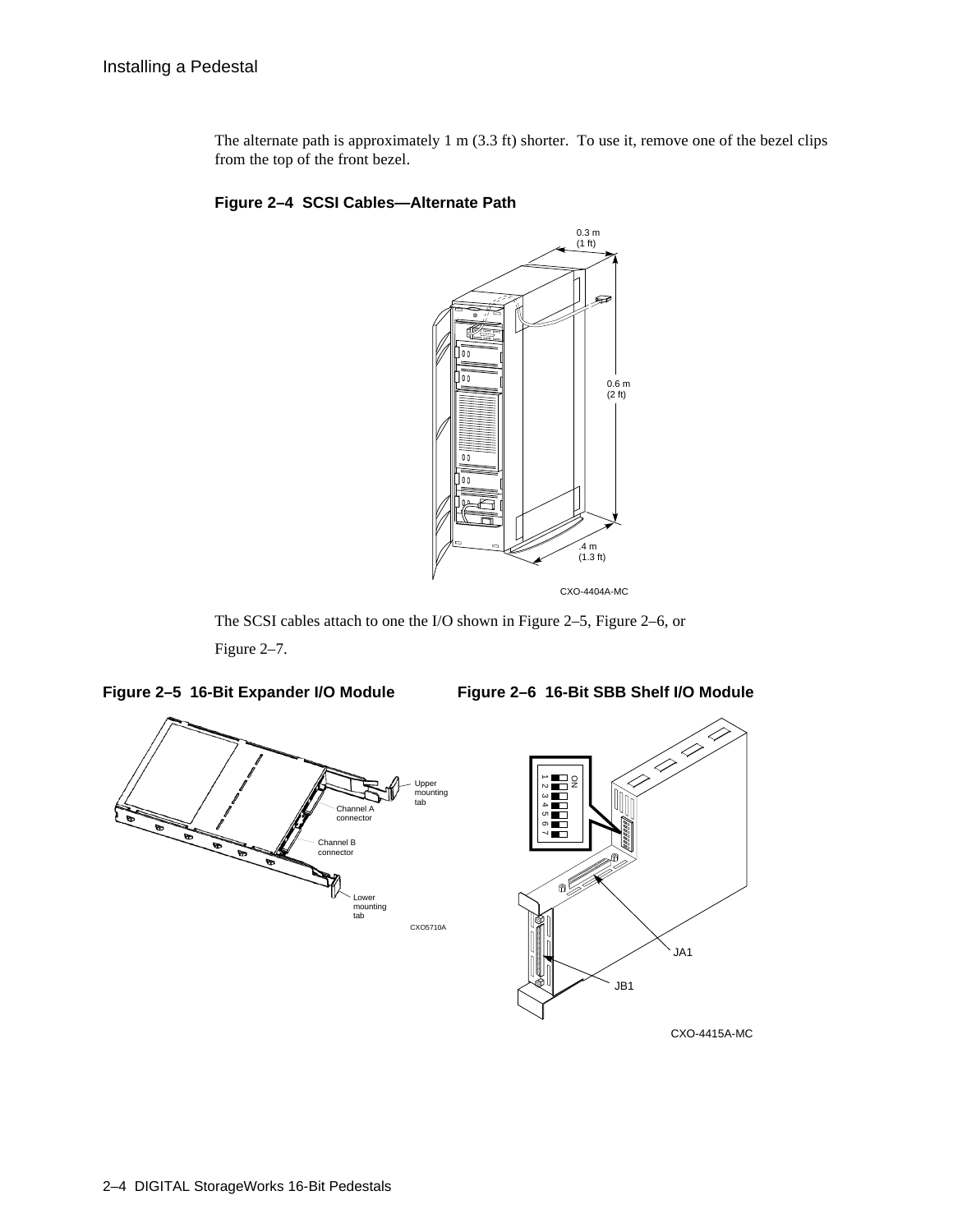

### **Installing the Power Cord**

As shown in Figure 2–8, the pedestal input power cable connects to the rear of the distribution unit.

#### **Figure 2–8 Power Cord Routing**

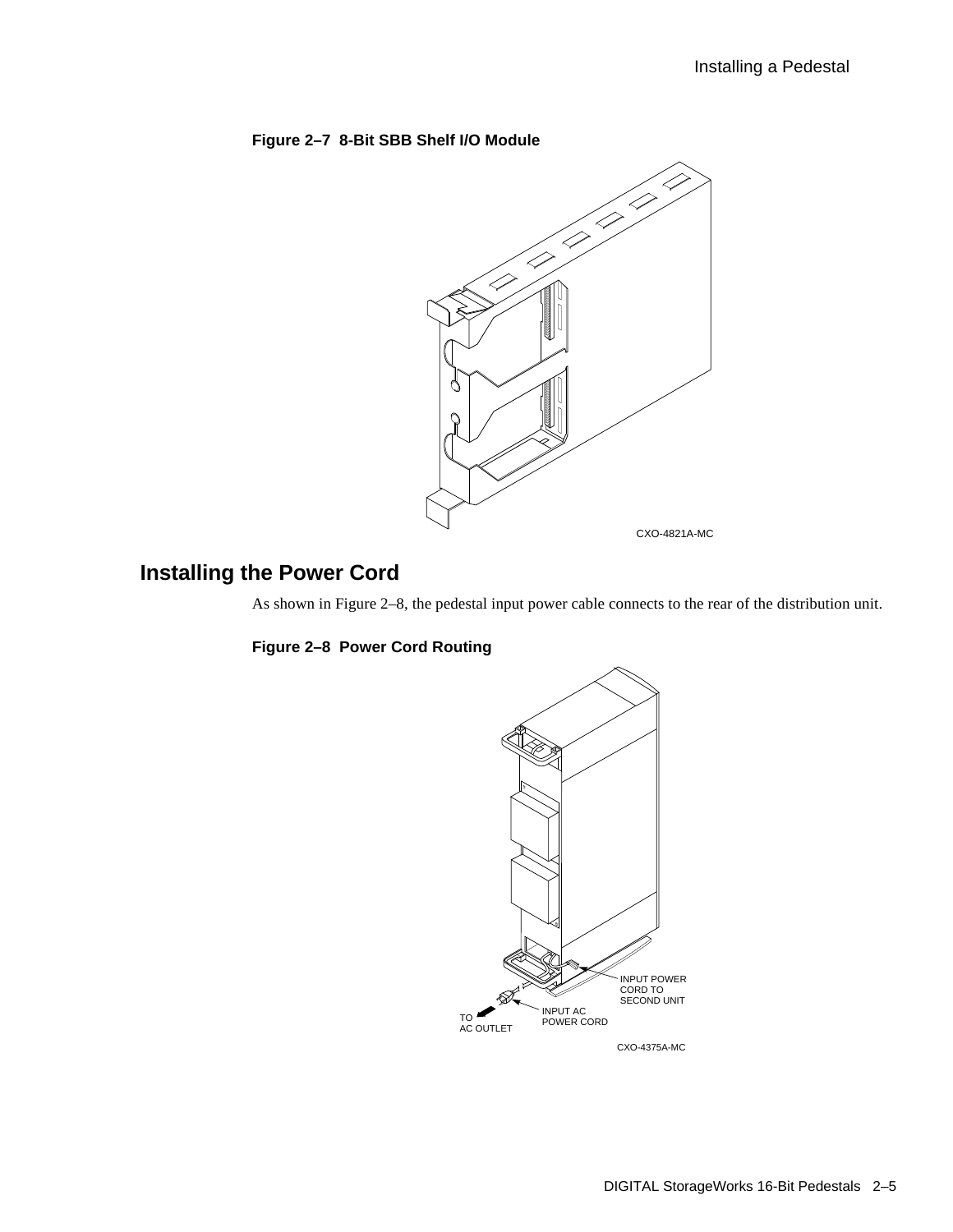### **Installing SBBs**

The basic rules for installing SBBs are as follows:

- You always install the **primary ac power supply** SBB in the bottom shelf slot, Slot 7.
- You can install either a redundant power supply, or a storage SBB in Slot 6.
- You can install storage device SBBs in any of the remaining slots (Slots 0 through 5).

 $Note$ 

To increase stability, DIGITAL recommends that you install SBBs starting at the bottom of the pedestal (slot 6).

\_\_\_\_\_\_\_\_\_\_\_\_\_\_\_\_\_\_\_\_\_\_\_\_\_\_\_\_\_\_\_\_\_\_\_\_\_\_\_\_\_\_\_\_\_\_\_\_\_\_\_\_\_\_\_\_\_\_\_\_\_\_\_\_\_\_\_\_

The combinations of the SBB guides, shelf slots, and backplane connectors preclude installing an SBB incorrectly. Each 3.5-inch SBB occupies one shelf slot; each 5.25-inch SBB occupies three shelf slots.

Removing or replacing any SBB requires that you remove the front bezel. You may need a key to unlock the bezel. When you insert an SBB in a slot and fully seat it, the two tabs on the front panel expand and engage the shelf, thereby securely mounting the SBB. To remove an SBB you press the two tabs in and remove the SBB.

### **Checking Pedestal Operation**

After you assemble the pedestal you must test its basic functionality.

**Caution**  <u>Little</u> **Little and Caution Little and Caution Little and Caution** 

You should complete the pedestal test *before* connecting the SCSI cable to the host or SCSI controller to avoid causing SCSI bus problems.

\_\_\_\_\_\_\_\_\_\_\_\_\_\_\_\_\_\_\_\_\_\_\_\_\_\_\_\_\_\_\_\_\_\_\_\_\_\_\_\_\_\_\_\_\_\_\_\_\_\_\_\_\_\_\_\_\_\_\_\_\_\_\_\_\_\_\_\_

#### **Table 2–4 To Check Pedestal Operation**

- 1. Open the front door and turn on the pedestal power. Observe the status light emitting diodes (LEDs) on the shelf power supply in Slot 7 (bottom slot).
	- The power supply status LED (on the right) lights immediately.
	- The shelf status LED (on the left) is on when both blowers are at the proper speed.

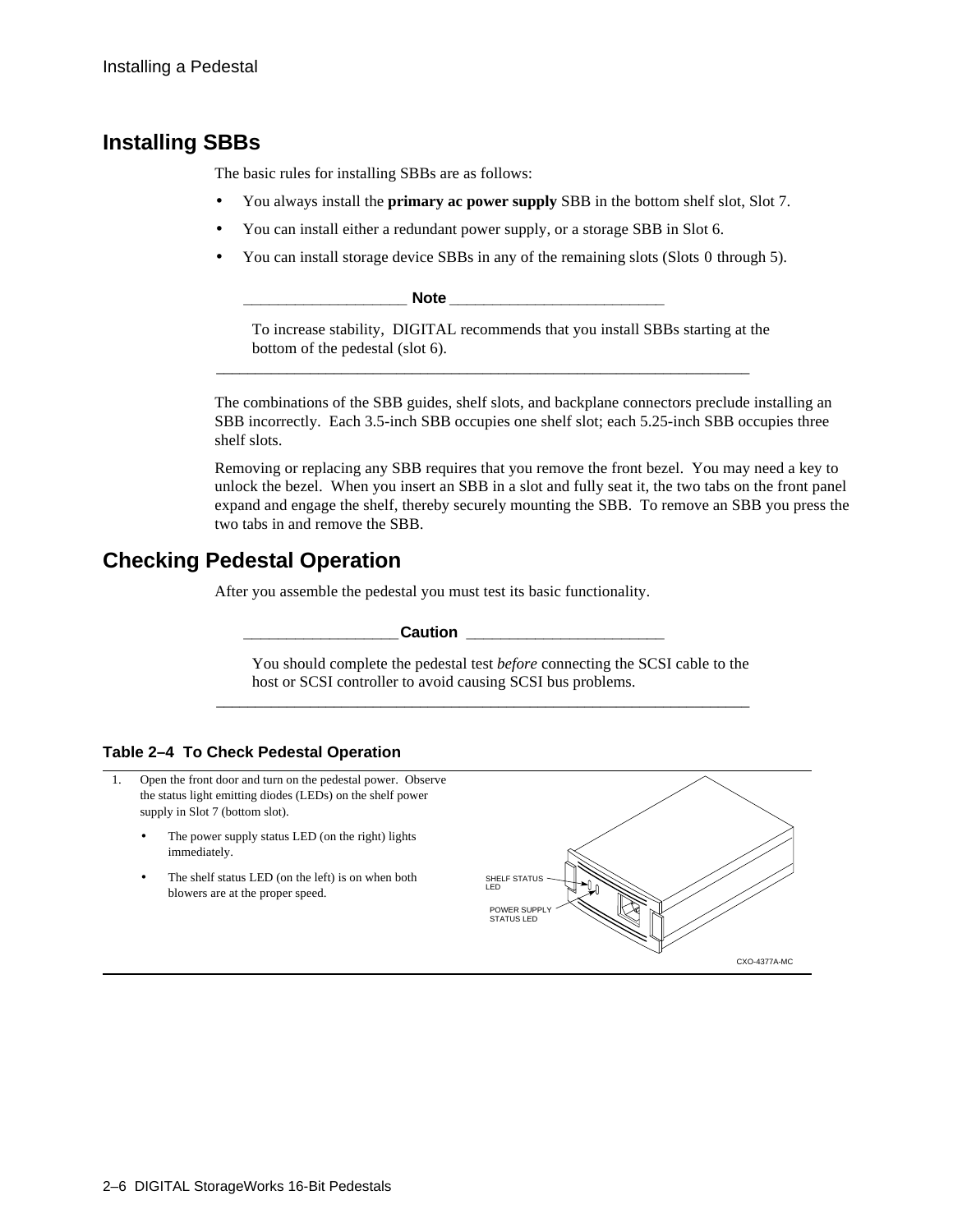

4. Turn off the pedestal power before connecting controller SCSI bus cable.

### **Connecting the Controller**

The final phase of the installation is connecting the pedestal to the SCSI controller.

 $\blacksquare$  Caution  $\blacksquare$ 

Connecting SCSI cables with power applied to either the pedestal or the controller can generate signals that will "**hang**" the SCSI bus. Therefore, always turn off the power on the pedestal and the host controller before connecting the host SCSI bus cable.

Once you have connected the pedestal to the controller, apply power to the pedestal and the controller, and use the SCSI controller to test all devices for proper operation.

\_\_\_\_\_\_\_\_\_\_\_\_\_\_\_\_\_\_\_\_\_\_\_\_\_\_\_\_\_\_\_\_\_\_\_\_\_\_\_\_\_\_\_\_\_\_\_\_\_\_\_\_\_\_\_\_\_\_\_\_\_\_\_\_\_\_\_\_

### **Moving the Pedestal**

It may be necessary to move the pedestal for servicing. The rules for moving a pedestal are as follows:

WARNING \_

**Use two people to move pedestal since it weighs more than 18 kilograms (40 pounds) with SBBs and power supplies installed.**

\_\_\_\_\_\_\_\_\_\_\_\_\_\_\_\_\_\_\_\_\_\_\_\_\_\_\_\_\_\_\_\_\_\_\_\_\_\_\_\_\_\_\_\_\_\_\_\_\_\_\_\_\_\_\_\_\_\_\_\_\_\_\_\_\_\_\_\_

1. Disable the SCSI bus at the controller.

 $\sf {Caution}$ 

Always turn the pedestal off and allow the devices allowed to **spin down** before moving the pedestal. This will prevent damaging the storage devices.

\_\_\_\_\_\_\_\_\_\_\_\_\_\_\_\_\_\_\_\_\_\_\_\_\_\_\_\_\_\_\_\_\_\_\_\_\_\_\_\_\_\_\_\_\_\_\_\_\_\_\_\_\_\_\_\_\_\_\_\_\_\_\_\_\_\_\_\_

- 1. When necessary, disconnect the pedestal power cord and the SCSI cables.
- 2. Do not lift the pedestal by the bezel or the door.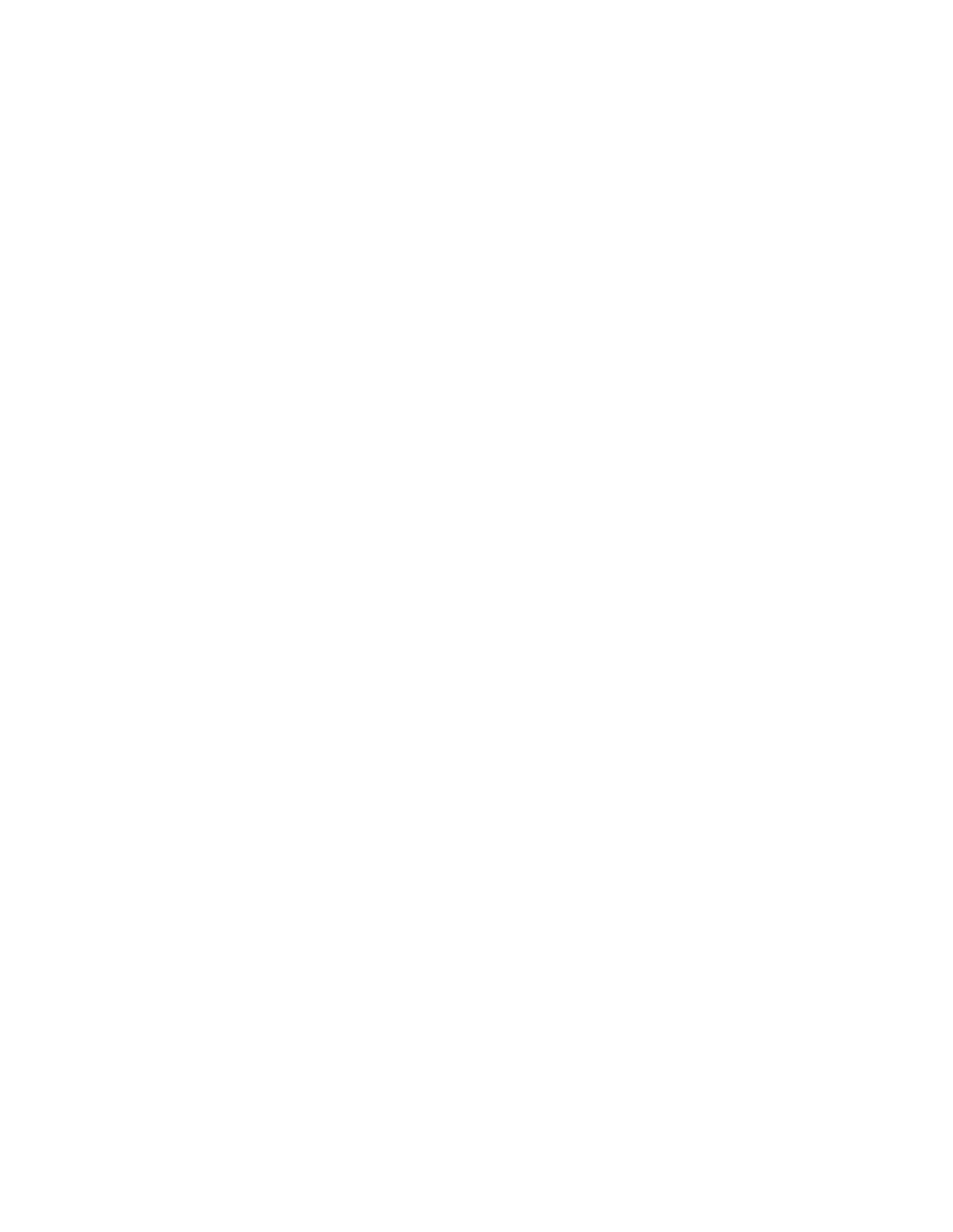## **3 Operating a Pedestal**

This chapter describes the procedures for operating a pedestal to include detecting, isolating, and eliminating malfunctions. This description does not include configuring the RAID subsystem. The controller documentation includes the complete a complete description of these procedures.

The pedestal has only one component that can fail—the ac distribution unit. All the replaceable components are part of the shelf and the associated SBBs. It is possible, but unlikely, that there would be a failure of the SCSI cables or the ac power cords. The following sections describe error indications and the possible causes. For a detailed description of possible problems and recommended solutions, please refer to your shelf user's guide.

### **Operational Status**

LEDs on the SBB bezels indicate the operational status of the shelf power and cooling and the storage device SBBs. Open the front door for a better view of the LEDs. For a detailed description of the SBB status LED, refer to either the *SBB User's Guide* (8-bit SBBs) or the *16-Bit SBB User's Guide.*

#### **Table 3–1 Status LEDs**

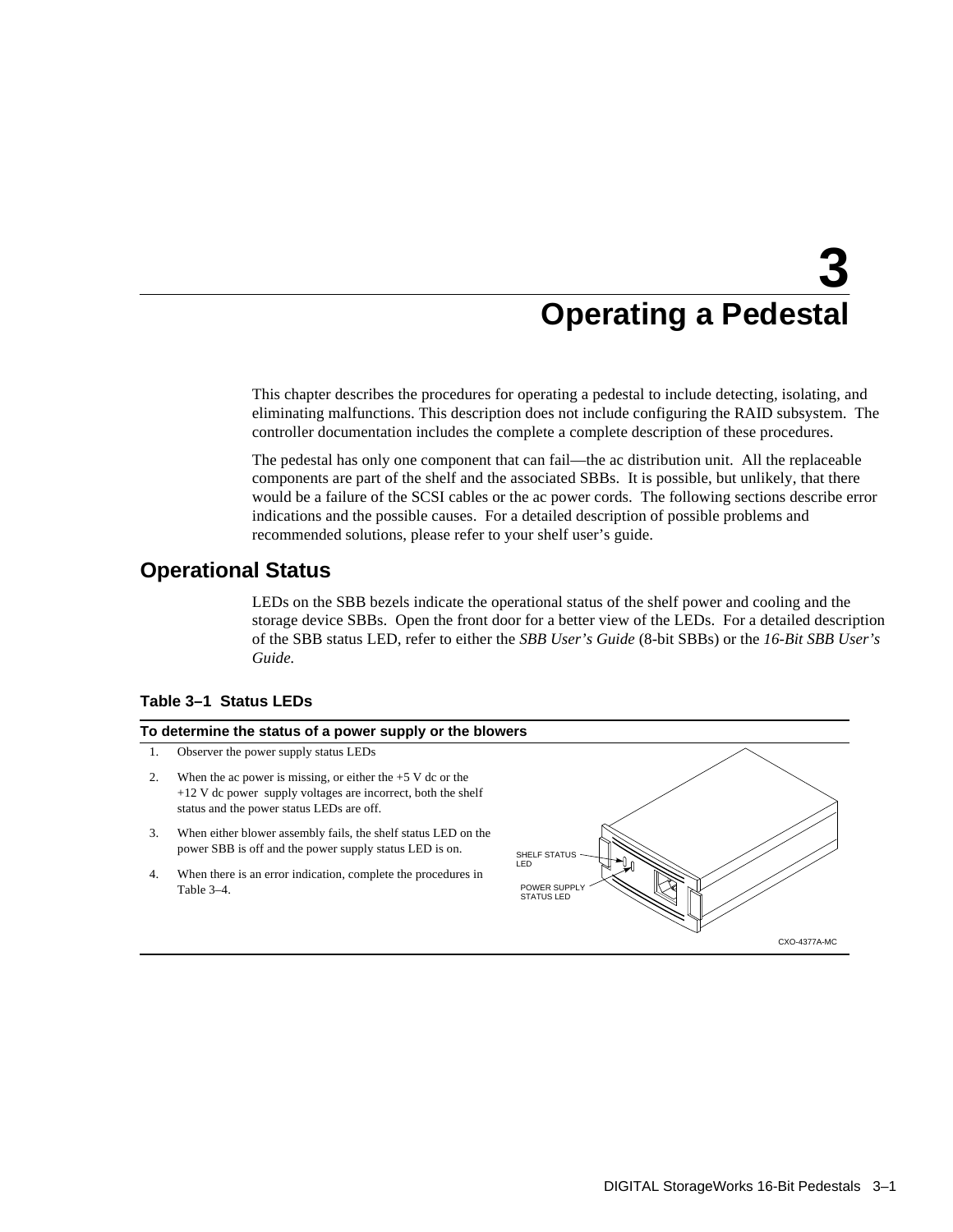**\_\_\_\_\_\_\_\_\_\_\_\_\_\_\_\_\_\_\_ Note \_\_\_\_\_\_\_\_\_\_\_\_\_\_\_\_\_\_\_\_\_\_\_\_\_**

The LED positions and functions are identical for both the 3.5-inch and the 5.25-inch SBBs.

\_\_\_\_\_\_\_\_\_\_\_\_\_\_\_\_\_\_\_\_\_\_\_\_\_\_\_\_\_\_\_\_\_\_\_\_\_\_\_\_\_\_\_\_\_\_\_\_\_\_\_\_\_\_\_\_\_\_\_\_\_\_\_\_\_\_\_\_

#### **Table 3–2 Status LEDs (Continued)**



### **Replacing SBBs and Power Supplies**

The procedure for replacing either a storage device SBB or a power supply is almost identical. Complete the procedure in Table 3–3 to replace an SBB. To replace a power supply, complete the procedures in Table 3–4.

#### **\_\_\_\_\_\_\_\_\_\_\_\_\_\_\_\_\_\_Caution \_\_\_\_\_\_\_\_\_\_\_\_\_\_\_\_\_\_\_\_\_\_\_**

The SCSI controller determines the correct procedure for removing and replacing ("swapping") an SBB. Check your SCSI controller documentation to determine the procedures supported.

Unless the controller supports removing or installing an SBB while the SCSI bus is active, a hot swap**,** you may corrupt or lose the data.

DIGITAL controllers, such as the HSZ-series, have switches for deactivating (quiescing) individual buses. Quiescing the bus without turning the SBB shelf power off to replace an SBB is a warm swap.

\_\_\_\_\_\_\_\_\_\_\_\_\_\_\_\_\_\_\_\_\_\_\_\_\_\_\_\_\_\_\_\_\_\_\_\_\_\_\_\_\_\_\_\_\_\_\_\_\_\_\_\_\_\_\_\_\_\_\_\_\_\_\_\_\_\_\_\_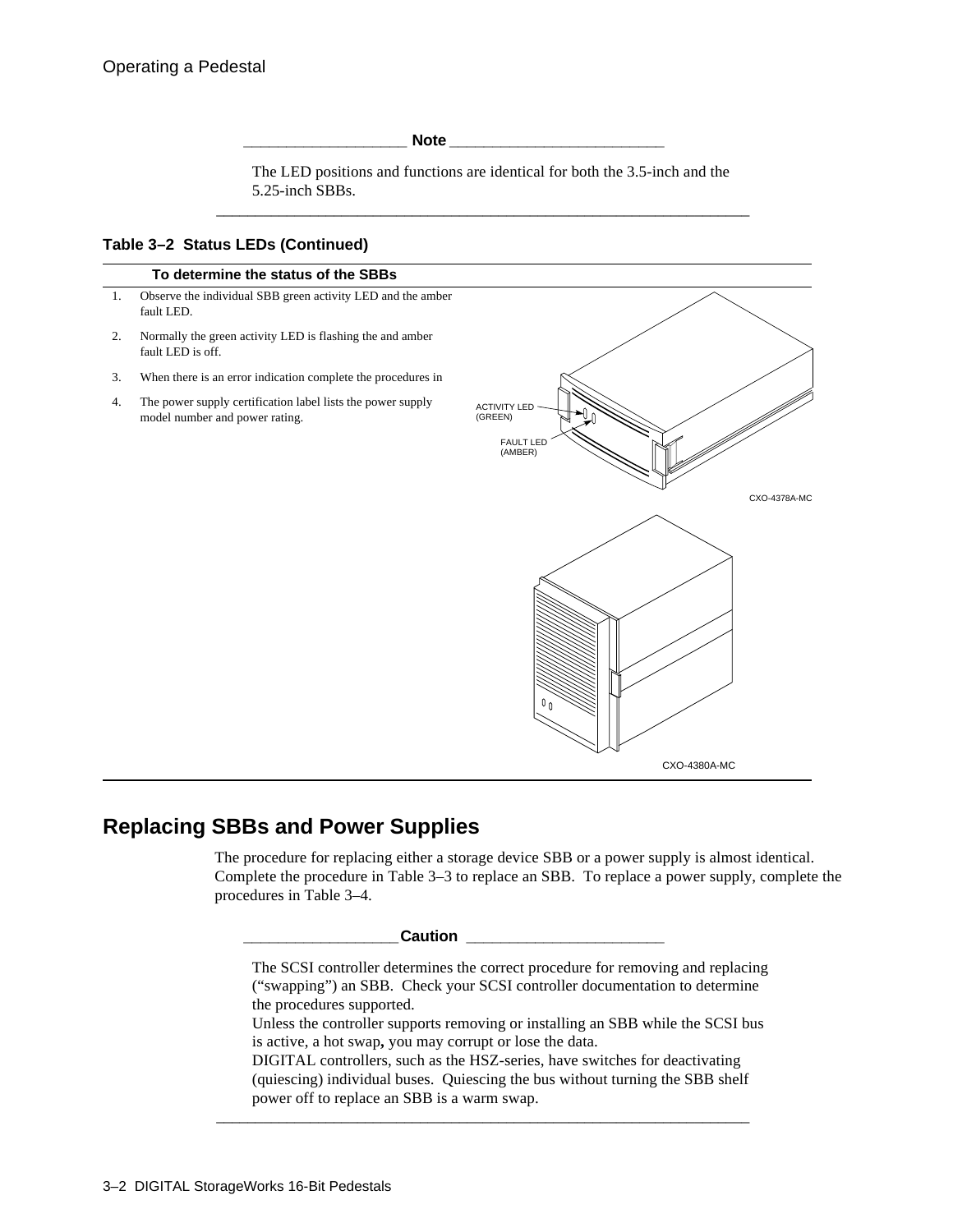#### **Table 3–3 To Replace an SBB**

1. If your controller supports hot swap go to Step 2.

If your controller does not support hot swap, quiesce the SCSI bus.

If you cannot quiesce the SCSI bus, turn the controller off.

- 2. Open the door and unlock the bezel.
- 3. Grasp the bezel at the bottom. Rotate the bezel out and away until the locking tabs disengage the base.
- 4. Press the SBB mounting tabs together and remove the defective SBB.



5. Check the SBB label on the front of both SBBs and verify that items  $\mathcal{O}, \mathcal{O}, \mathcal{O}, \mathcal{O}, \mathcal{O}, \mathcal{O}$ , and  $\mathcal{O}$  are identical.



Transcribe the item  $\mathbb{O}$ ,  $\mathbb{O}$ , and  $\mathbb{O}$  information to the replacement SBB label.

- 6. Insert the replacement SBB and press it firmly into the slot until it is fully seated and the bezel mounting tabs engage the shelf.
- 7. Carefully engage the bezel bottom locking tabs with the base.
- 8. Carefully rotate the top of the bezel in towards the pedestal until it mates with the top.
- 9. Firmly seat the bezel and ensure that the top and bottom of the bezel are the same distance from the edge of the shelf.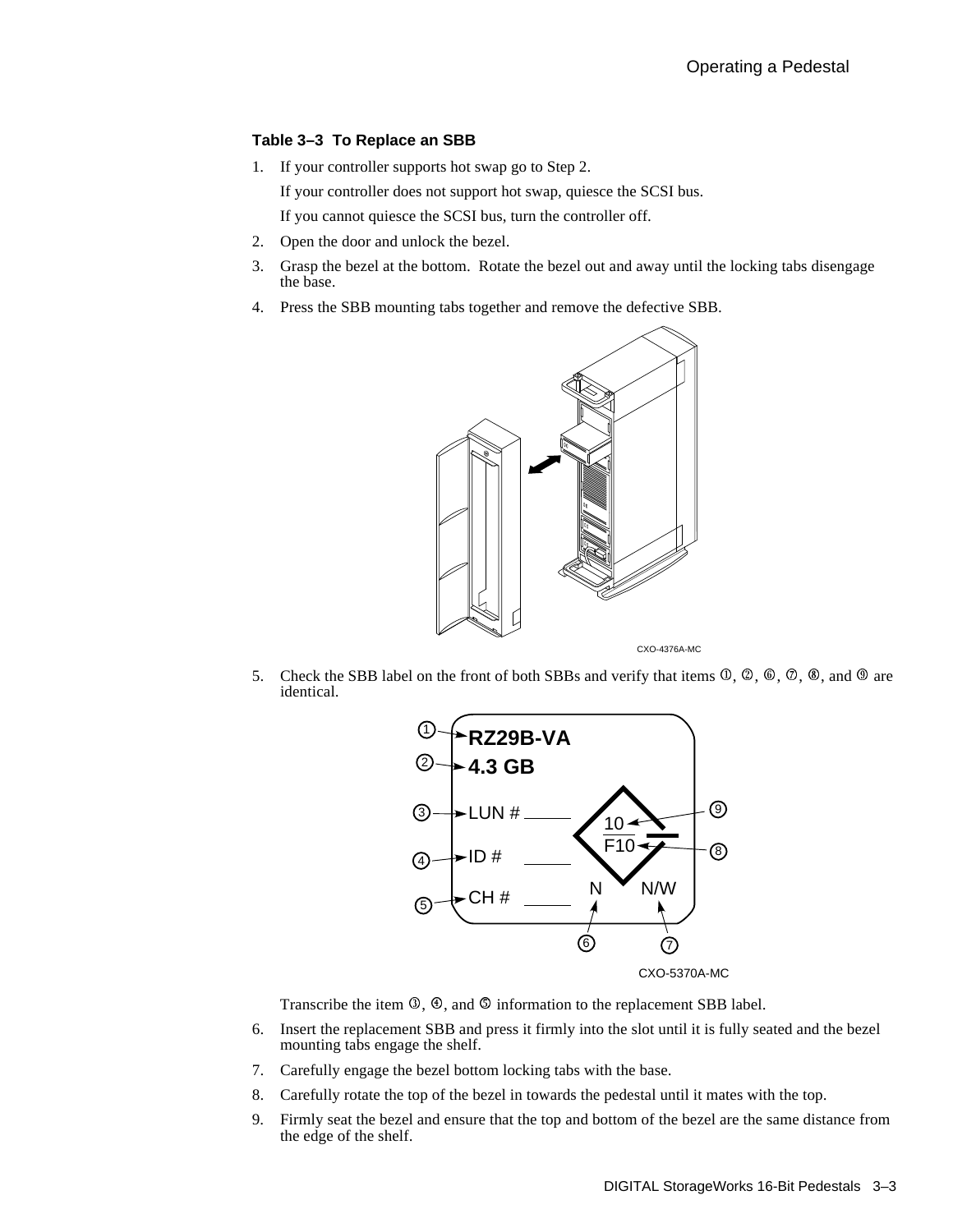- 10. Lock the bezel.
- 11. Apply power, start the SCSI bus, and check that the pedestal is operating correctly.
- 12. Check the SBB status LEDs for proper operation.

#### $\sf {Caution}$

StorageWorks ac power supplies are available in wide range of power ratings (watts). You can replace a lower rated supply with a higher rated supply. For example, you can replace a 150 W supply with a 180 W supply. The reverse is not true. DIGITAL does support replacing a higher rated supply with a lower rated supply.

The power supply certification label lists the power supply model number and power rating.

\_\_\_\_\_\_\_\_\_\_\_\_\_\_\_\_\_\_\_\_\_\_\_\_\_\_\_\_\_\_\_\_\_\_\_\_\_\_\_\_\_\_\_\_\_\_\_\_\_\_\_\_\_\_\_\_\_\_\_\_\_\_\_\_\_\_\_\_

#### **Table 3–4 To Replace a Power Supply**

- 1. Turn the pedestal power off. Open the door and unlock the bezel.
- 2. Grasp the bezel at the bottom. Rotate the bezel out and away until the locking tabs disengage the base.
- 3. Disconnect the shelf power cords.
- 4. Press the power supply bezel mounting tabs together and remove the power supply.
- 5. Observe the power supply certification label on both the defective and replacement power supply and ensure that they are the same model.
- 6. Install the replacement power SBB.
- 7. Connect the shelf power cord.
- 8. Carefully engage the bezel bottom locking tabs with the base.
- 9. Carefully rotate the top of the bezel in towards the pedestal until it mates with the top.
- 10. Firmly seat the bezel and ensure that the top and bottom of the bezel are the same distance from the edge of the shelf.
- 11. Lock the bezel.
- 12. Apply power, start the SCSI bus, and check that the pedestal is operating correctly.
- 13. Turn on the SCSI bus.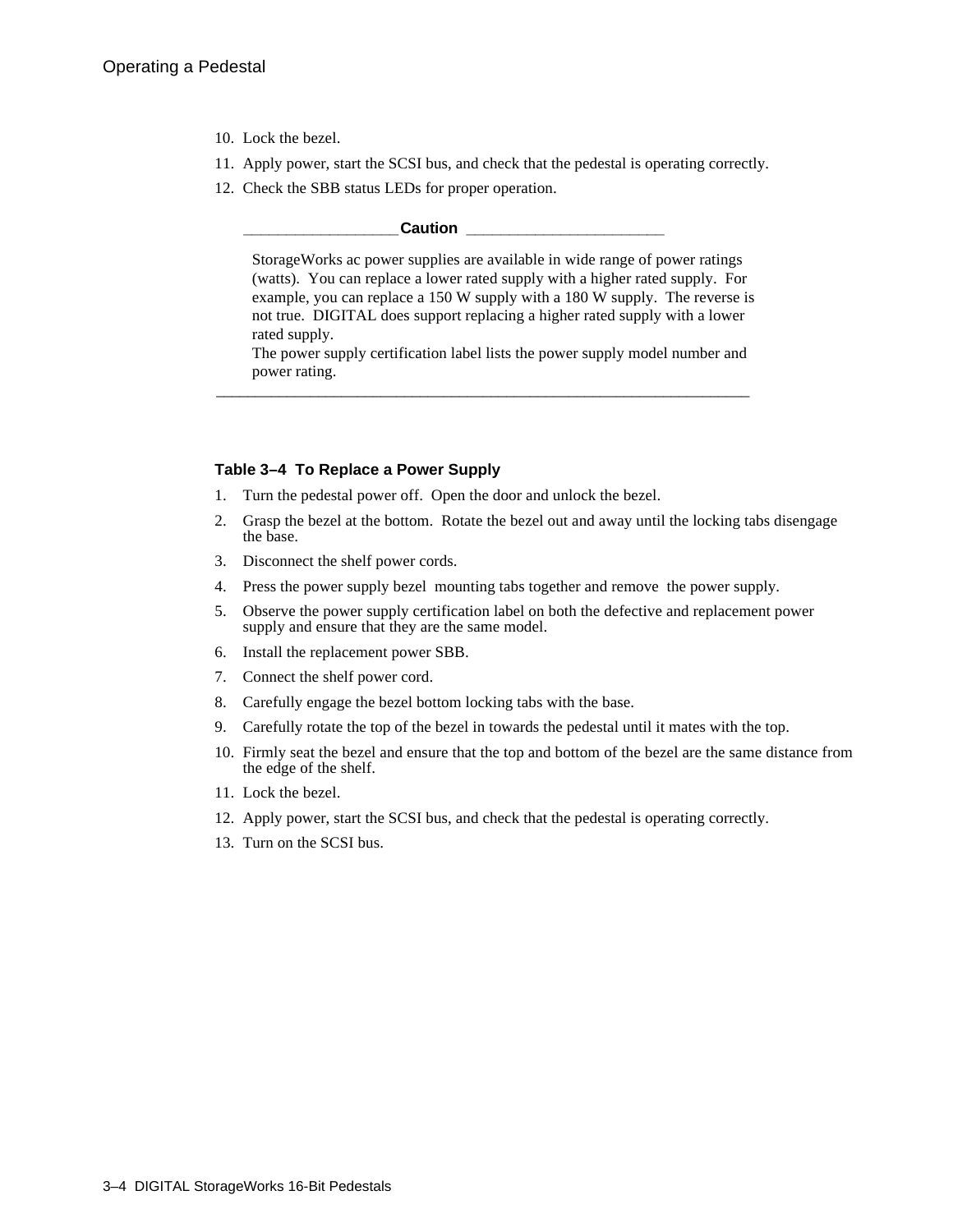### **Replacing a Blower Assembly**

Failure of either blower assembly turns OFF the power supply green shelf status LED; the green power supply status LED remains ON. Complete the following procedure to replace a defective blower:

#### **Table 3–5 To Replace a Blower Assembly**

- 1. Turn off power to the pedestal.
- 2. Unlock the rear bezel.

 Grasp the rear bezel at the bottom. Rotate the bezel out and away until the locking tabs disengage the base.

3. Locate the blower that is not running and remove the safety screw.



CXO4405A

- 4. Press in on the two mounting tabs and remove the blower assembly.
- 5. Align the connector guide on the replacement blower assembly with the connector on the shelf.
- 6. Push in on the blower assembly to fully seat it and the locking tabs engage the shelf.
- 7. Install the safety screw.
- 8. Carefully engage the bezel bottom locking tabs with the base.
- 9. Carefully rotate the top of the bezel in towards the pedestal until it mates with the top.
- 10. Firmly seat the bezel and ensure that the top and bottom of the bezel are the same distance from the edge of the shelf.
- 11. Lock the bezel.
- 12. Turn on the power. The blower begins operating and both shelf status LEDs are on.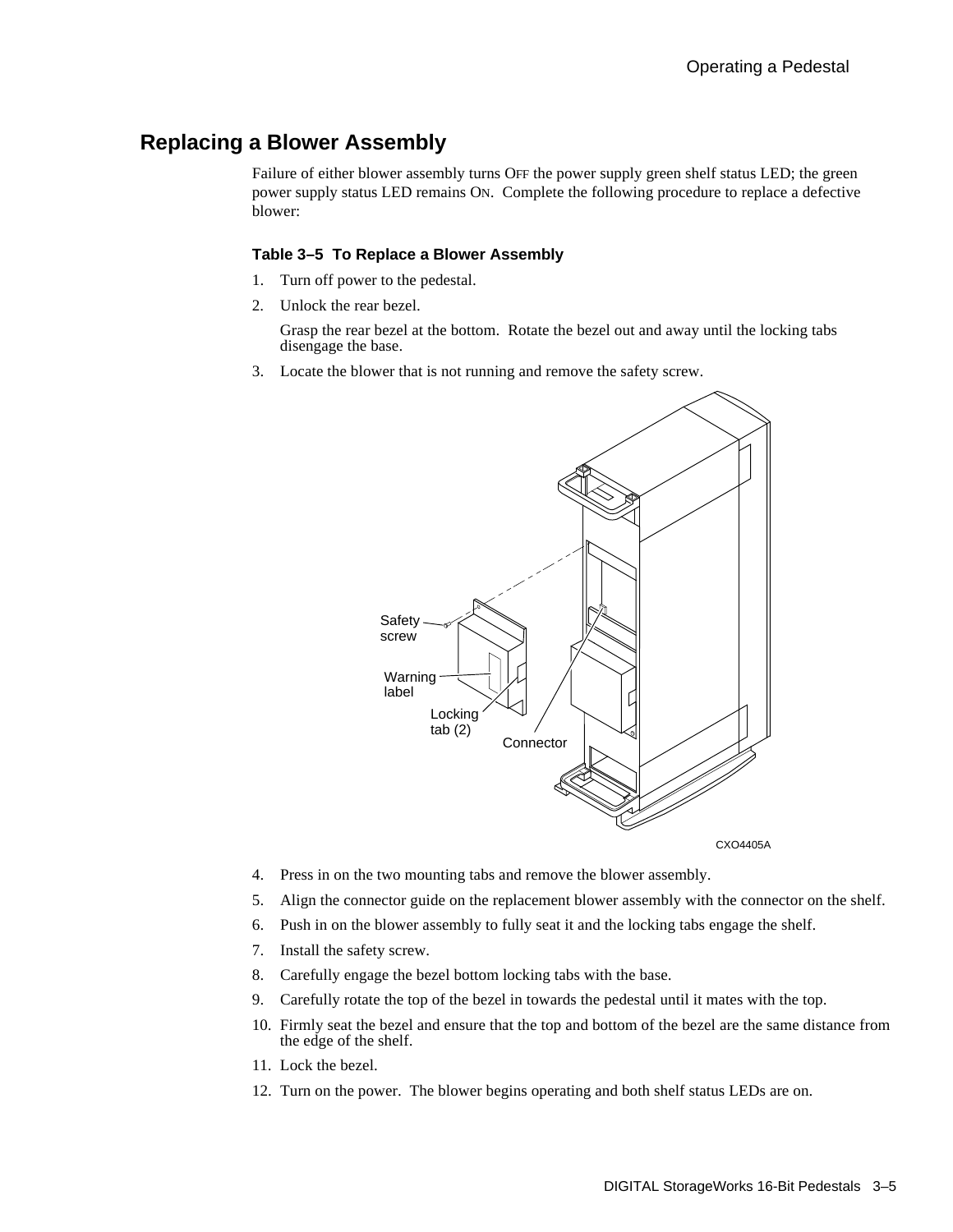### **Disassembling a Pedestal**

Almost all maintenance procedures require you to remove and replace the pedestal bezel. The procedure in Table 3–6 is the same whether you are removing the front or rear bezel.

#### **Table 3–6 Removing and Installing a Bezel**

- 1. Open the door and unlock the bezel.
- 2. Turn the bus off either at the controller or by turning off the pedestal power.
- 3. Grasp the bezel at the top. Rotate the bezel out and down from the pedestal until the bottom locking tabs disengage from the base.
- 4. Once you have removed the bezel, you can remove SBBs, install cables, or complete all other maintenance procedures
- 5. Carefully engage the bezel bottom locking tabs with the base.
- 6. Carefully rotate the top of the bezel in towards the pedestal until it mates with the top.
- 7. Firmly seat the bezel and ensure that the top and bottom of the bezel are the same distance from the edge of the shelf.
- 8. Lock the bezel.
- 9. Apply power, start the SCSI bus, and check that the pedestal is operating correctly.
- 10. Close the front door.

#### **Table 3–7 To Replace a Shelf**

- 1. Turn off power for both the pedestal and the controller.
- 2. Open the pedestal door and unlock the bezel.
- 3. Grasp the bezel at the top. Rotate the bezel out and down from the pedestal at the bottom of the bezel disengage from the base.
- 4. Disconnect all power cords:
- 5. Record the slot location of each SBB.
- 6. Remove all SBBs.
- 7. Disconnect the SCSI cables.

**\_\_\_\_\_\_\_\_\_\_\_\_\_\_\_\_\_\_\_ Note \_\_\_\_\_\_\_\_\_\_\_\_\_\_\_\_\_\_\_\_\_\_\_\_\_**

The shelf fits tightly into the base and top. You must pull hard to remove the top from the shelf or the shelf from the base.

8. Hold the shelf in place and lift up on the front of the top to disengage it from the shelf.

\_\_\_\_\_\_\_\_\_\_\_\_\_\_\_\_\_\_\_\_\_\_\_\_\_\_\_\_\_\_\_\_\_\_\_\_\_\_\_\_\_\_\_\_\_\_\_\_\_\_\_\_\_\_\_\_\_\_\_\_\_\_\_\_\_\_\_\_

- 9. Hold the base in place and lift up on the shelf to disengage it from the base.
- 10. Carefully align the replacement shelf mounting slots with the base dimple strips at the REAR of the base and fully seat the shelf.
- 11. Carefully align the dimple strips at the rear of the top with the shelf mounting slots and fully seat it.
- 12. Connect the SCSI cables to the shelf.
- 13. Install the shelf power supply.
- 14. Install the SBBs.
- 15. Connect the power cords.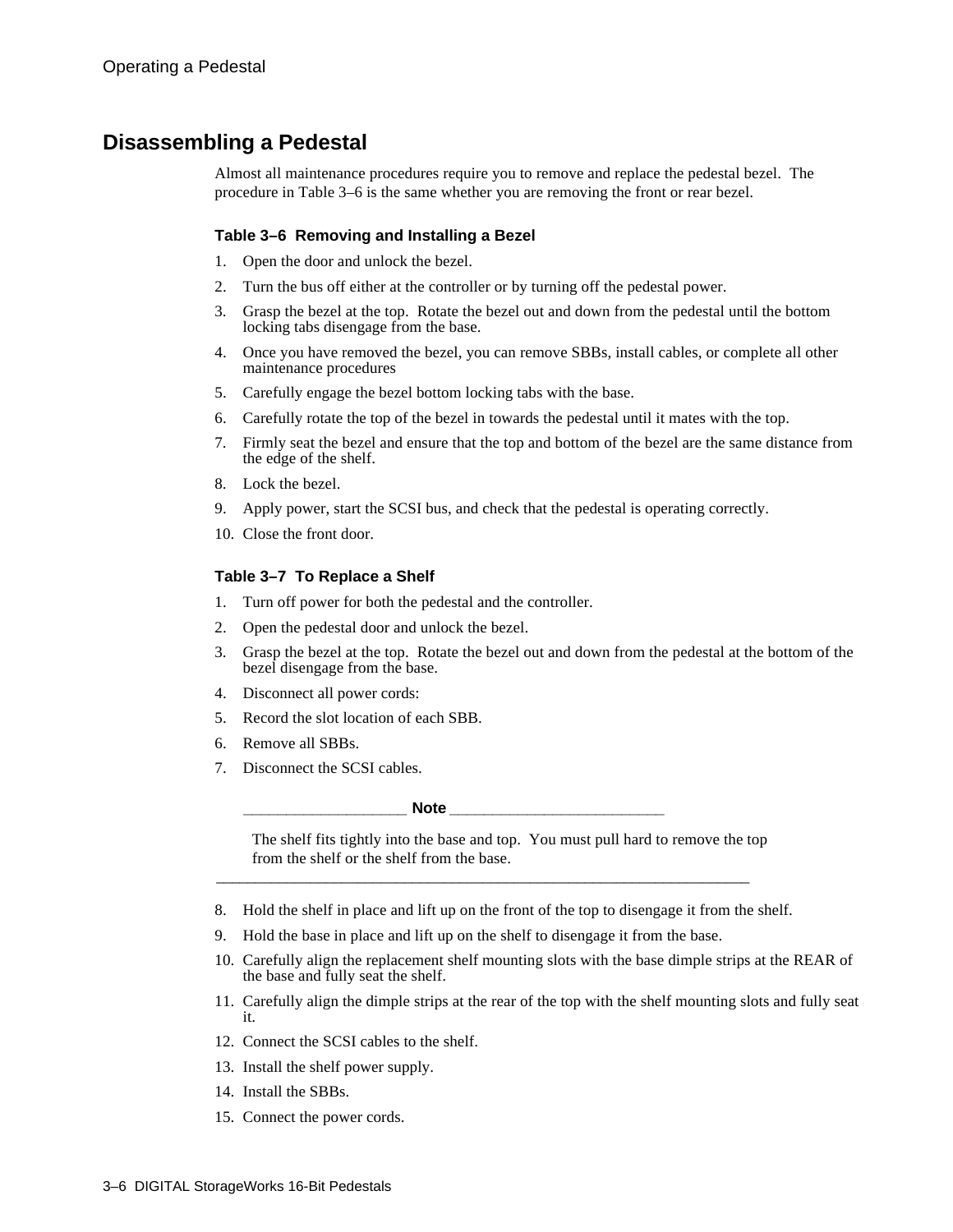- 16. Install the front and rear bezel.
- 17. Apply power and check pedestal operation.
- 18. Start the SCSI controller and check that both the controller and the SBBs are operating properly.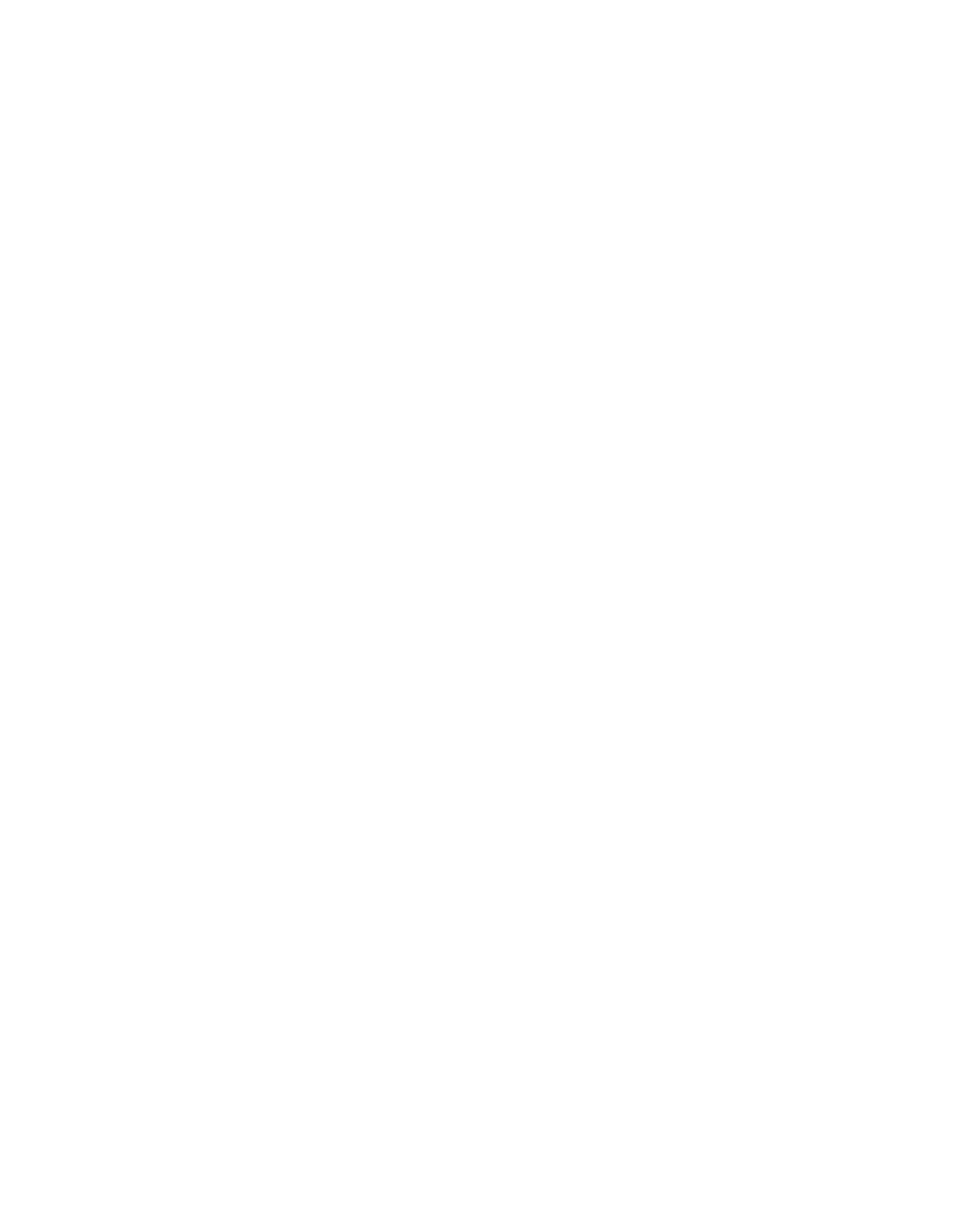## **Glossary**

#### **ac distribution**

The method of distributing ac power in a cabinet.

#### **ac distribution unit**

The deskside expansion pedestal ac input device.

#### **ac power supply**

*See* **shelf power supply**.

#### **adapter**

*See* **SCSI signal bus converter**.

#### **backplane**

The electronic printed circuit board mounted in the rear of the shelf. This board contains the SBB, power supply, and terminator connectors.

#### **blower assembly**

An airflow device mounted in a StorageWorks shelf.

#### **building block shelf**

*See* **SBB shelf**.

#### **carrier**

*See* **modular carrier**.

#### **certified device**

A storage device that has been tested and found to be in compliance with either an FCC or a CE certification standard.

#### **channel**

Another term for a SCSI bus.

#### **cold swap**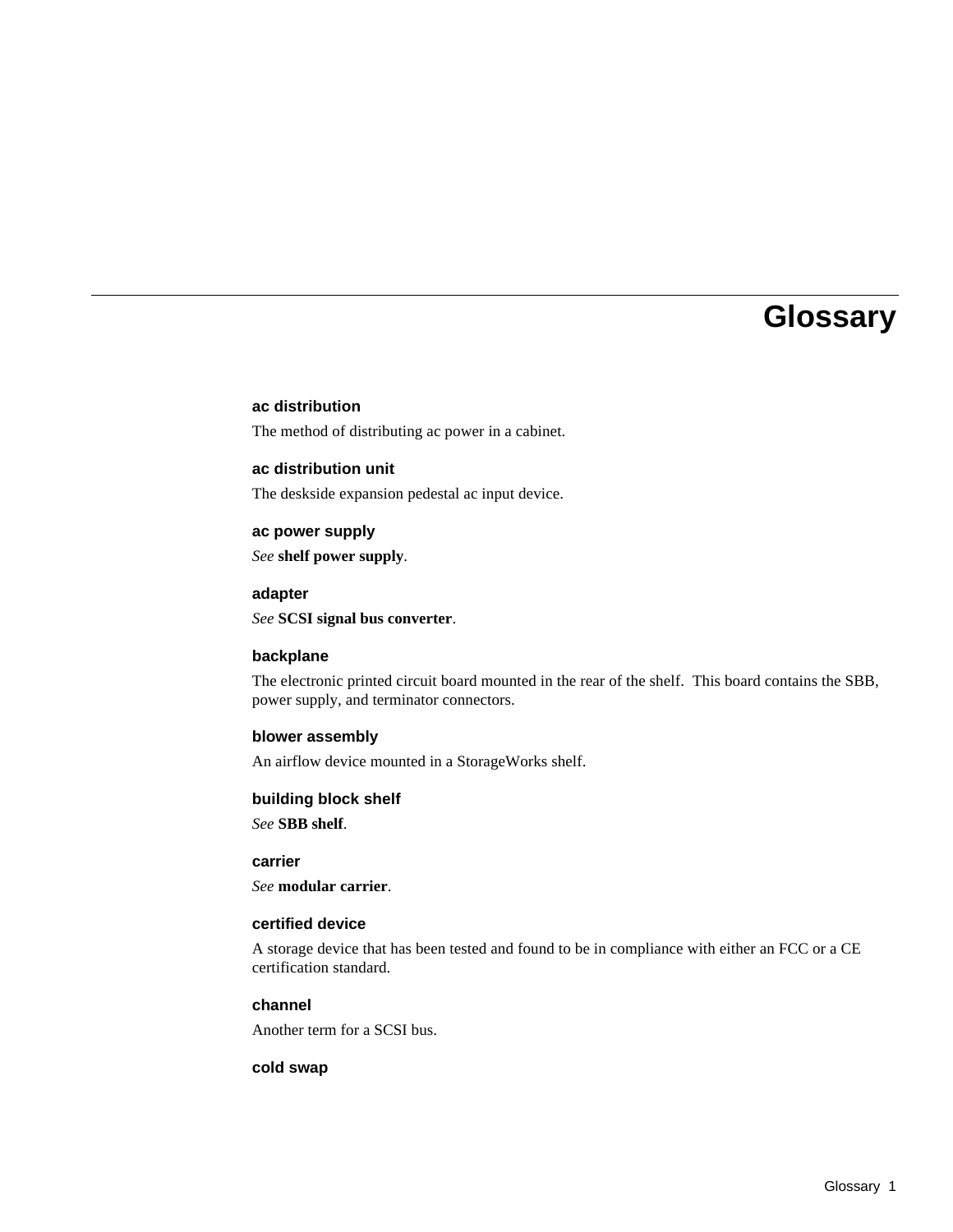A method of device replacement that requires that power be removed from one or more shelves in a cabinet thereby affecting other devices therein. User applications that are not dependent upon the devices being swapped continue to function. Use this method when you cannot use either the "warm swap" or the "hot swap" method. Usually, you use this method only when installing or upgrading a StorageWorks subsystem.

*See also* **warm swap** and **hot swap**.

#### **compatible device**

A storage device that has been tested in a specific enclosure and found to be compatible.

#### **controller**

A hardware–firmware device that manages communications on behalf of host systems over the SCSI bus to devices, such as the HSC–series, HSJ–series, and HSZ–series controllers. Controllers typically differ by the host interface type and provide functions beyond those the devices support.

#### **controller shelf**

A StorageWorks shelf containing a maximum of two controller with cache memory modules and two shelf power supplies. For example, a BA350–M series shelf.

#### **CE-Mark**

A European Economic Community (EEC) certification label that identifies electronic devices authorized for sale within member nations.

#### **CE-Mark Class A**

Similar to, but more stringent than the FCC Class A certification, this certification label appears on electronic devices that can only be used in a commercial environment. You can also use a CE-Mark certified device in the United States.

#### **CE-Mark Class B**

Similar to, but more stringent than the FCC Class B certification, this certification label appears on electronic devices that can only be used in either a home or a commercial environment. You can also use a CE-Mark certified device in the United States.

#### **daisy chain**

A common method of connecting ac power or SCSI buses from the source through a shelf or enclosure to another shelf or enclosure.

#### **dc power supply**

*See* **shelf power supply**.

#### **deskside expansion unit**

An enclosure, commonly referred to as a pedestal, that houses a StorageWorks shelf in a vertical position. You can assemble a pedestal with a pedestal kit, and a user supplied SBB shelf, storage SBBs, and an ac power cord. The factors that determine the number of devices you can use, the SCSI buses supported, and the pedestal location are the SBB shelf type, the storage SBBs, and the SCSI controller.

#### **disk**

A storage device supporting random access to fixed size blocks of data.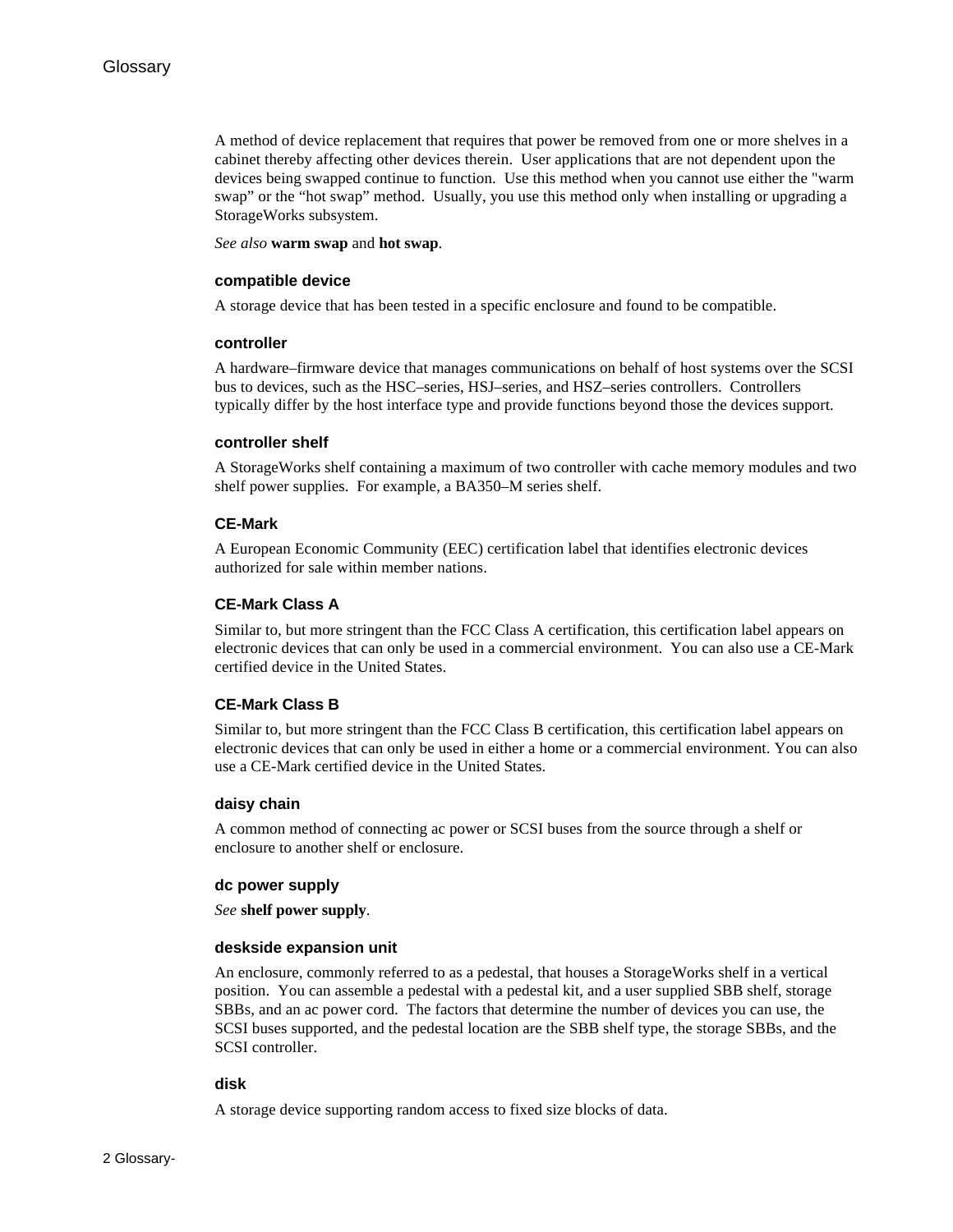#### **dual power configuration**

*See* **redundant power configuration**.

#### **DWZZB**

The 16-bit single ended compatible SCSI bus signal converter.

*See also* **SCSI bus signal converter**.

#### **electromagnetic interference**

*See* **EMI**.

#### **electrostatic discharge**

*See* **ESD**.

#### **EMI**

Electromagnetic interference. The impairment of a signal by an electromagnetic disturbance.

#### **ESD**

Electrostatic discharge is the discharge of a potentially harmful static electric voltage as a result of improper grounding.

#### **FCC**

Federal Communications Commission. The federal agency responsible for establishing standards and approving electronic devices within the United States.

#### **FCC Class B**

This certification label appears on electronic devices that can only be used in either a home or a commercial environment within the United States. . A CE-Mark certified device can be used in the United States in the same environment as the equivalent FCC certification..

#### **host**

The primary or controlling computer (in a multiple computer network) to which you attach storage systems.

#### **host computer**

*See* **host**.

#### **hot swap**

A method of device replacement whereby the complete system remains on-line and active during device removal or insertion. The device being removed or inserted is the only device that cannot perform operations during this process.

*See also* **cold swap** and **warm swap**.

#### **IEC**

International Electrotechnical Committee. An organization that develops and publishes electronic and mechanical standards.

#### **initiator**

A SCSI device (usually a host system) that requests by another SCSI device (a target) to perform an operation.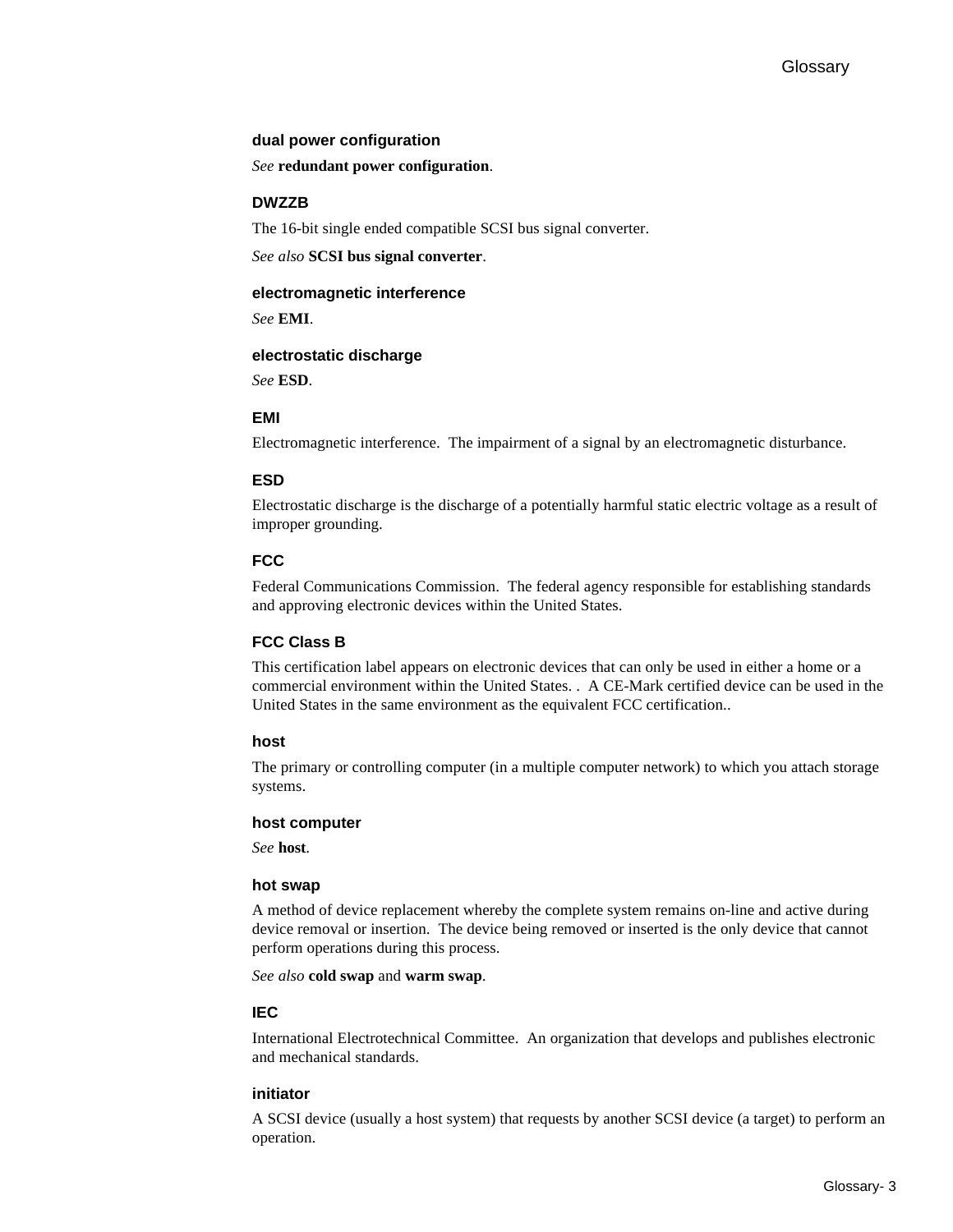#### **International Electrotechnical Committee**

*See* **IEC**.

#### **logical bus**

A single ended, physical bus connected to a differential, physical bus by a SCSI bus signal converter.

#### **logical units**

A group of devices addressable as a virtual unit.

#### **modular carrier**

The StorageWorks compatible plastic container in which you can install storage devices or power supplies to form SBBs. Modular carriers are available in both 3.5-inch and 5.25-inch form-factors.

#### **pedestal**

The common name for a deskside expansion unit.

*See also* **deskside expansion unit**.

#### **pedestal kit**

A kit for converting a customer-supplied StorageWorks shelf into a deskside expansion unit or pedestal.

#### **physical bus**

Two SCSI terminators separated by cables, connectors, and backplane circuitry.

#### **port**

(1) A logical route for data in and out of a controller. A port can contain one or more channels, all of which contain the same type data. (2) The hardware and software that connects a host controller to a CI, SCSI, or SDI bus.

#### **qualified device**

*See* **supported device**.

#### **quiesce**

To make a bus inactive or dormant. For example, you must quiesce SCSI bus operations when warm swapping an SBB.

#### **quiescent**

Inactive or still, dormant.

#### **radio frequency interference**

*See* **RFI**.

#### **RAID**

Redundant array of independent disks. A set of storage techniques devised to increase the performance and availability of a storage subsystem.

#### **redundant power configuration**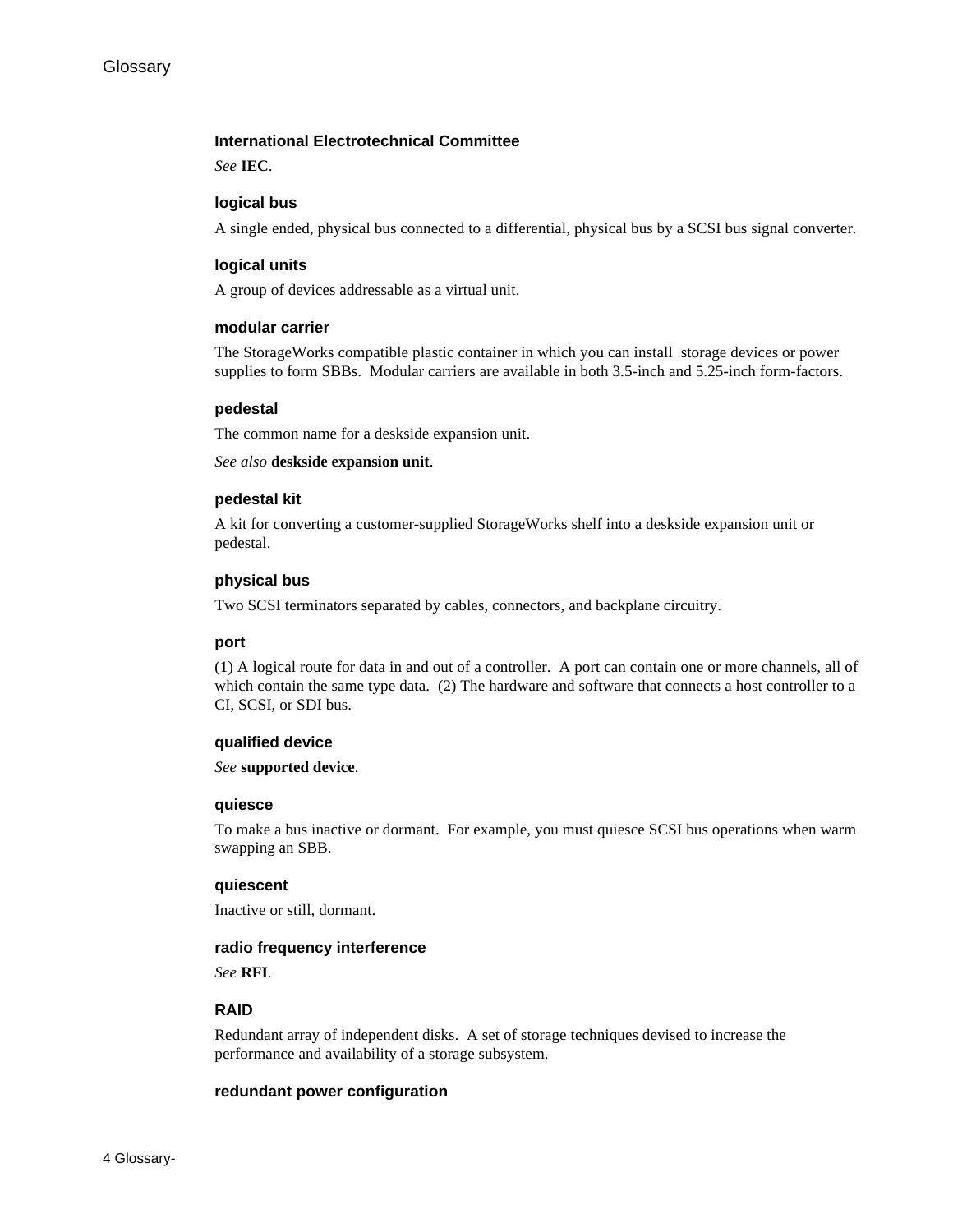A capability of StorageWorks cabinet and shelves to ensure there is no single point of power failure. (1) For a cabinet two ac power sources and two CDUs distributed primary and redundant ac power to shelf power supplies. (2) For a shelf, the primary and redundant shelf SBB power supplies ensure the dc power is available even when there is a failure of one supply, one ac source, or one CDU. Implementing the redundant power configuration provides protection against the loss or corruption of data.

#### **RFI**

Radio frequency interference. The impairment of a signal by an unwanted radio signal or radio disturbance.

#### **SBB**

StorageWorks building block. The basic building block of the product line. Any device conforming to shelf mechanical and electrical standards installed in either a 3.5-inch or 5.25-inch carrier is considered to be an SBB, whether it be a storage device, a power supply, or other device.

#### **SBB shelf**

The common name for a StorageWorks storage device shelf. This shelf also contains shelf power supply SBBs.

#### **SCSI**

Small computer system interface. This ANSI interface defines the physical and electrical parameters of a parallel I/O bus used to connect computers and a maximum of seven devices. The StorageWorks subsystem implementation uses SCSI–2, for the synchronous transfer of 8-bit data at rates of up to 10 MB/s.

#### **SCSI bus signal converter**

Sometimes referred to as an adapter. (1) A connecting device that permits the attachment of accessories or provides the capability to mount or link units. (2) The device that connects a 16-bit, differential SCSI bus operating in the 8-bit mode to an 8-bit, single ended SCSI bus. (3) The device that connects a 16-bit, differential SCSI bus operating in the 8-bit mode to an 16-bit, single ended SCSI bus.

#### **SCSI busing connection**

A connection in the SCSI bus between two terminators such as the SBB shelf SCSI input connector.

#### **SCSI device**

A host computer adapter, a peripheral controller, or an intelligent peripheral that can be attached to the SCSI bus.

#### **SCSI device ID**

The bit-significant representation of the SCSI addressing referring to one of the signal lines numbered 0 through 7 for an 8-bit bus or 0 through 15 for a 16-bit bus. Also referred to as "target ID".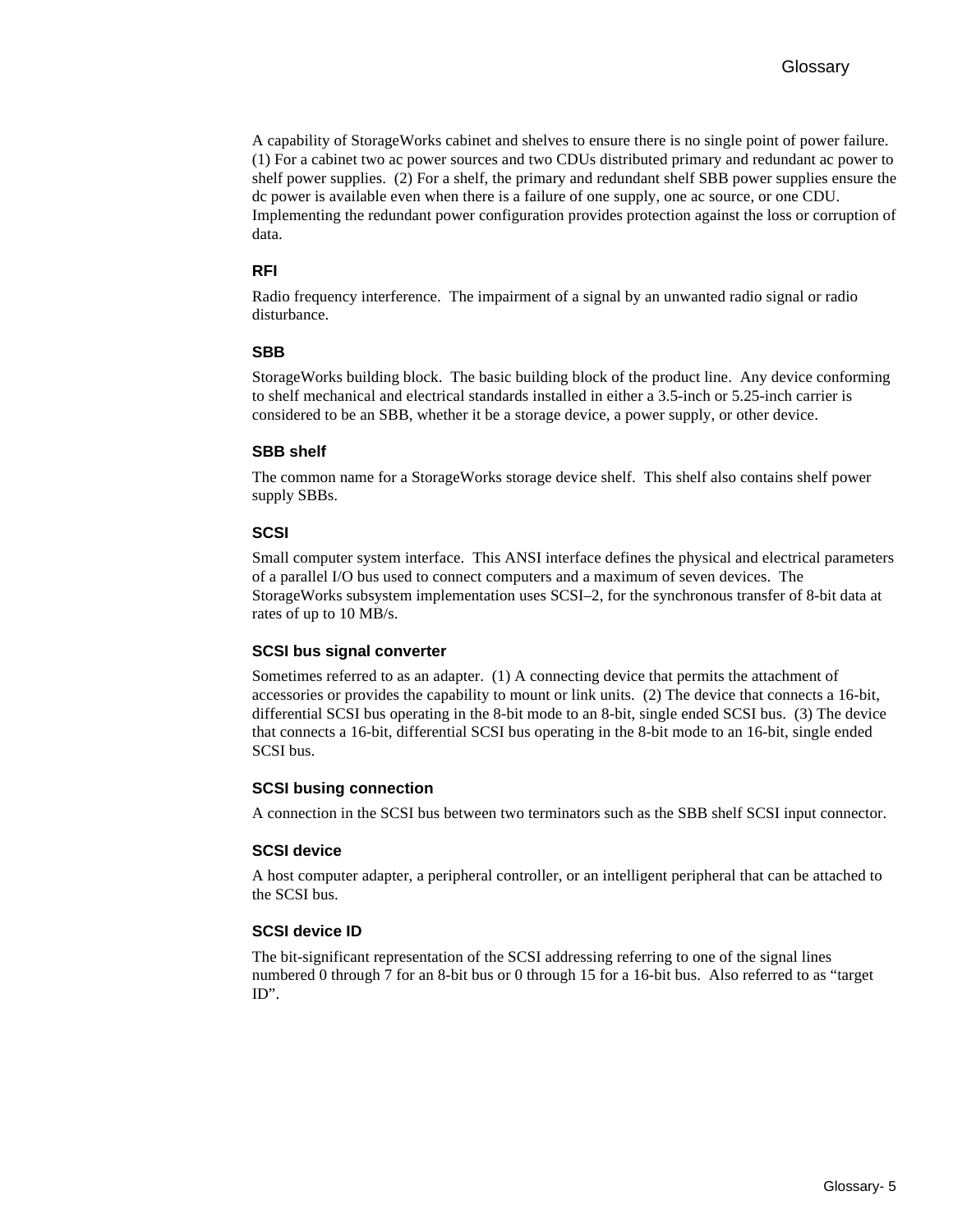#### **SCSI device-side device address**

The 8 (0 through 7) or 16 (0 through 15) device addresses (target IDs) assigned to the SCSI controller and the devices it controls.

*See also* **SCSI host-side device address**.

#### **SCSI end-bus position**

The physical location of a controller, a SCSI bus controller, or a device that contains the bus terminator.

#### **SCSI host-side device address**

The eight device addresses (target IDs) assigned to the host device and the SCSI controllers and the devices it controls.

*See also* **SCSI device-side device address**.

#### **SCSI midbus position**

The physical location of a controller or a device that the SCSI bus passes through enroute to the controller or device that contains the SCSI bus termination.

#### **SCSI port**

(1) Software: The channel that controls communications to and from a specific SCSI bus in the system. (2) Hardware: The name of the logical socket at the back of the system unit to which a SCSI device is connected.

#### **SCSI stubbing connection**

A connection in the SCSI bus path between a terminator and a connector, such as a trilink connector, that is used to place a controller in the midbus position.

#### **SCSI–A cable**

A 50-conductor (25 twisted pair) cable used for single ended, SCSI–2 bus connections.

#### **SCSI–P cable**

A 68-conductor (34 twisted pairs) cable used for differential bus connections.

#### **shelf power supply**

The power supply that provides  $+5$  V dc and  $+12$  V dc to the StorageWorks shelves. These supplies can be either ac input (120 V ac) or dc (48 V dc).

#### **signal converter**

*See* **SCSI bus signal converter**.

#### **single ended SCSI bus**

A bus in which each signal's logic level is determined by the voltage of a single wire in relation to ground.

#### **Small Computer System Interface**

*See* **SCSI**.

#### **split bus**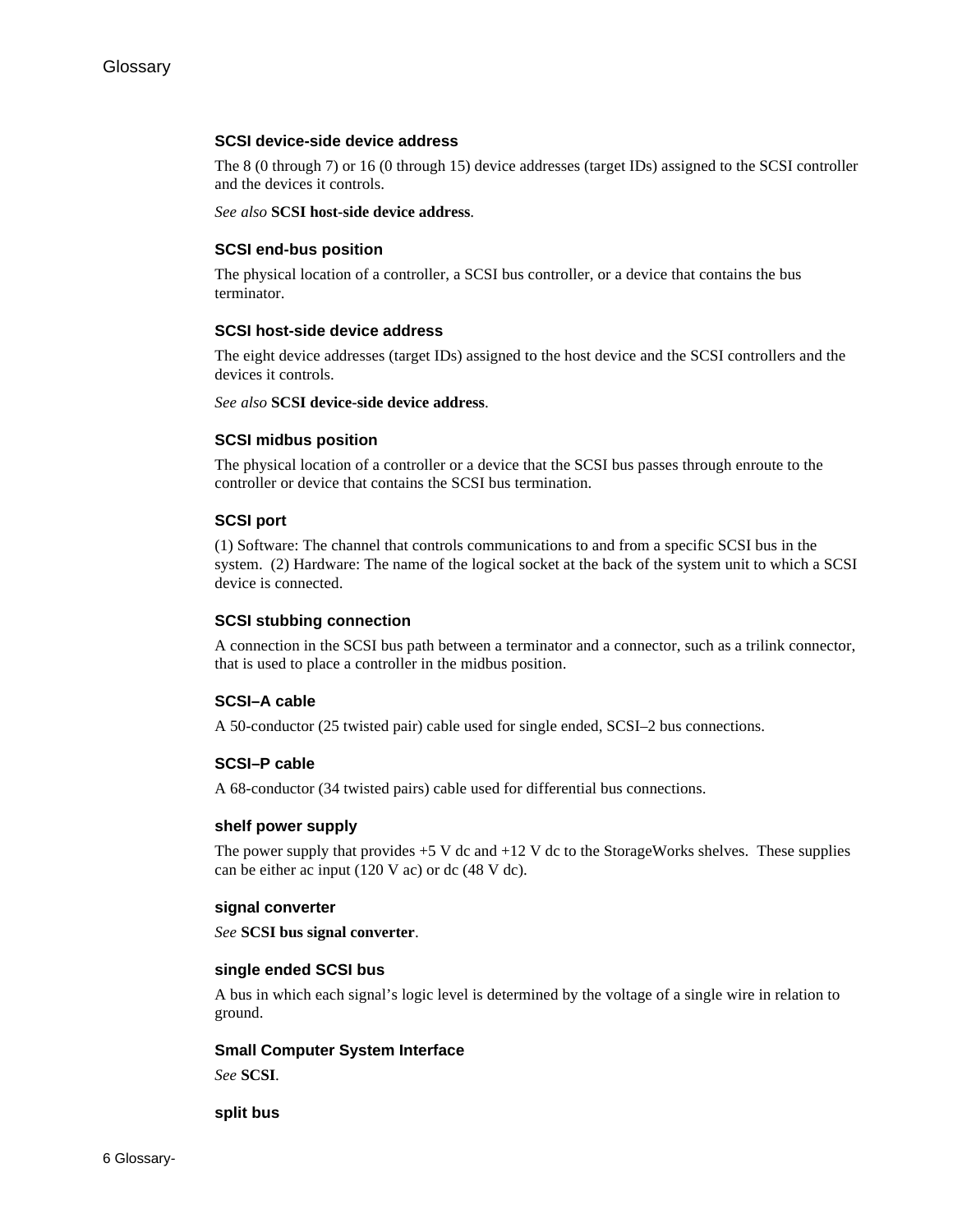A single SBB shelf SCSI bus that is configured as two individual buses (a four-device bus and a three-device bus) is commonly referred to as a split bus.

#### **spin down**

The process that begins when power is removed from a storage device and data transfer halts, and ends when the device is stopped and can be moved. In the case of disk drives, the heads are retracted and the media is stopped.

#### **spin up**

The process that begins when power is applied to a storage device, and ends when the device is determined to be operational and ready for data transfer operations.

#### **storage array**

An integrated set of storage devices.

#### **storage array subsystem**

*See* **storage subsystem**.

#### **storage sets**

A grouping of disk drives that make up a new distinct container.

#### **storage subsystem**

The controllers, storage devices, shelves, cables, and power supplies that form a mass storage subsystem.

#### **StorageWorks**

The DIGITAL set of enclosure products that allows customers to design and configure their own storage subsystem. Components include power, packaging, and interconnections in a StorageWorks shelf. SBBs and array controllers are integrated therein to form storage subsystems. System-level enclosures to house the shelves and standard mounting devices for SBBs are also included.

#### **StorageWorks building block**

*See* **SBB**.

#### **subsystem array strategy**

A strategy, including packaging, devices, and controllers, that provides an integrated storage subsystem solution.

#### **supported device**

(1) A device that has been fully evaluated in an "approved" StorageWorks configuration (that is, shelf, cabinet, power supply, cabling, and so forth) and is in complete compliance with countryspecific standards (for example, FCC, CE-Mark, CSA, TÜV, VDE, and so forth) and with all DIGITAL standards. (2) A device supported by a controller or host operating system.

#### **tape**

A storage device supporting sequential access to variable sized data records.

#### **tape controller**

*See* **controller.**